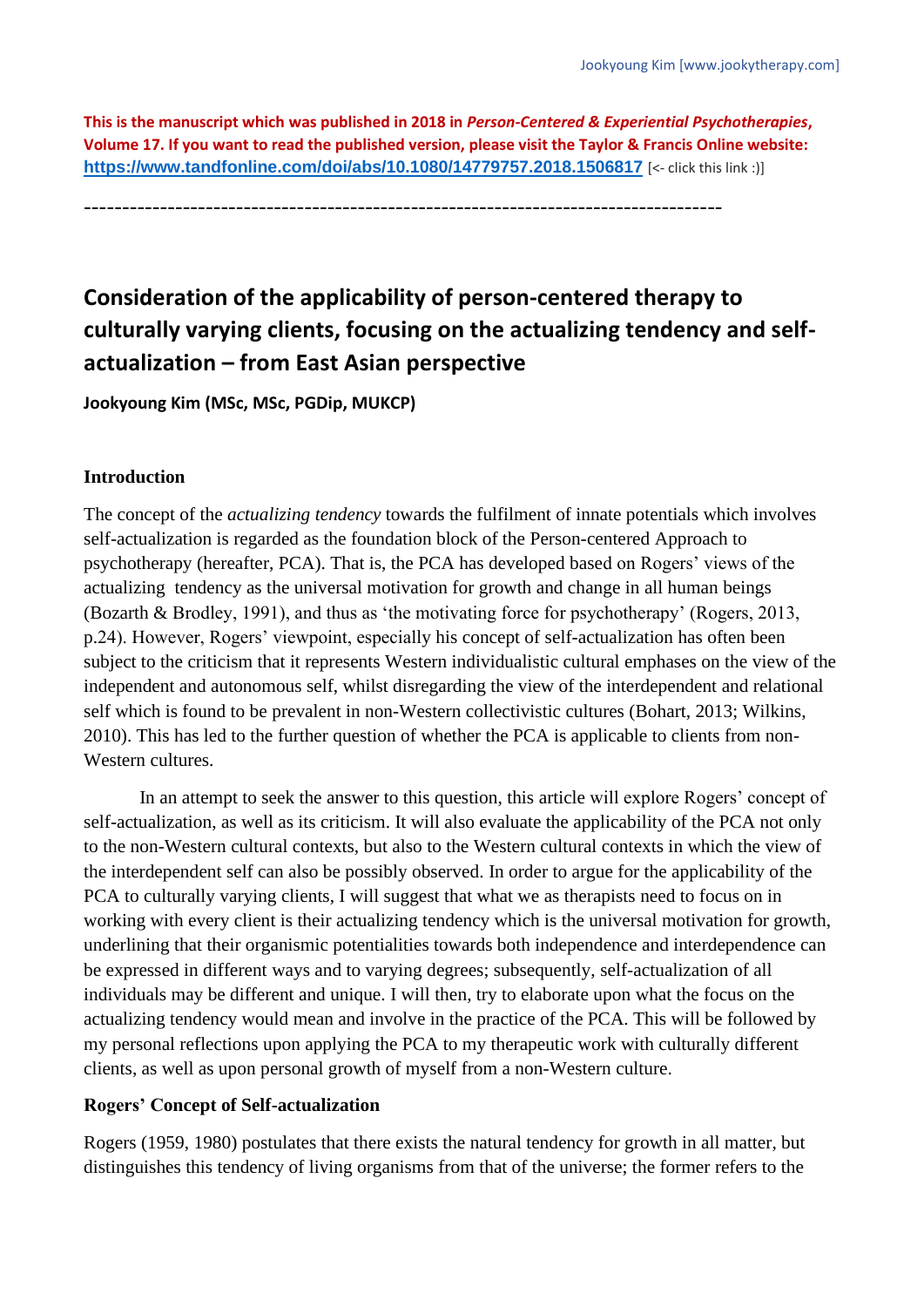actualizing tendency and the latter does the *formative tendency*. To elaborate further, Rogers (1980) considers the formative tendency as the fundamental tendency of all matter in the universe to evolve into higher levels of forms with greater complexity and integration. As a subset of this formative tendency, the actualizing tendency is regarded as the principal basic tendency in the organism to develop all potentialities towards the maintenance and enhancement of the organism (Rogers, 1959). This organism includes all humankind, as well as animals and plants – even *sprouts of potatoes in a cellar* (Rogers, 1980). In this view, every individual is believed to possess the actualizing tendency by which they are propelled towards maximizing their personal maturation, in other words, their unique fulfilment of potentialities as the whole organism in which all of their physical and psychological parts are integrated (Merry, 2002).

In Rogers' conception, self-actualization is a subsystem of the actualizing tendency and a uniquely human process. That is to say, Rogers draws a distinction between the actualizing tendency of the organism and *self-actualization* of the individual (Gaylin, 2001). It is because for Rogers, the term *self* represents neither the organism itself nor a specific psychic agent. Rather, it is something like 'a conceptual *map*' (italics in original, Bohart, 2013, p.87) or 'a filter' (Westen, 1992a, p.3) according to which individuals perceive and evaluate their organismic experiences. More specifically, the self refers to a portion of the individual's perceptual field that becomes differentiated within the whole organism through social interactions, which is not something fixed but 'a fluid and changing gestalt, a *process*' (italics in original, Rogers, 1959, p.200). Thus, selfactualization is conceptualized as the maintenance and enhancement of that portion which is *self* (Bohart, 2013) and as a process rather than a state, which is motivated by the actualizing tendency that could never be demolished until death (Casemore, 2011).

To put it another way, in Rogers' view, what is actualizing is the organism, not the self. Selfactualization implies the psychological level, while actualization of the organism indicates the holistic level involving the biological or physical level as well. In a nutshell, self-actualization is part of the actualization of every individual as the organism, which is motivated by their actualizing tendency that is a particular aspect of the formative tendency (Cornelius-White & Kriz, 2008).

## **Western Cultural Influences on Rogers' Concept of Self-actualization**

Rogers (1951, 1959) posits that the actualizing tendency is a directional tendency towards personal autonomy and independence from external influences. He elaborates on this viewpoint further with the notion of *locus of evaluation.* That is, people with an internal locus of evaluation are able to evaluate their experiences and make judgments depending on their personal values and standards, which may facilitate the potency of their actualizing tendency. By contrast, those with an external locus of evaluation are likely to rely on values, judgments or expectations of others that can be introjected or internalized as *conditions of worth* (Rogers, 1959); subsequently, their senses of selfworth become dependent on these conditions, which may thwart their actualizing tendency. In this sense, Rogers places an emphasis on the internalization of locus of evaluation which is important for the facilitation of the *organismic valuing process* (ibid.). Accordingly, his concept of selfactualization tends to focus on and emphasize individuals' self-determination and self-regulation away from the external control, in other words, their autonomy and independence in thoughts and actions rather than their conformity to social standards (Brodley, 1999; Chang, 1991).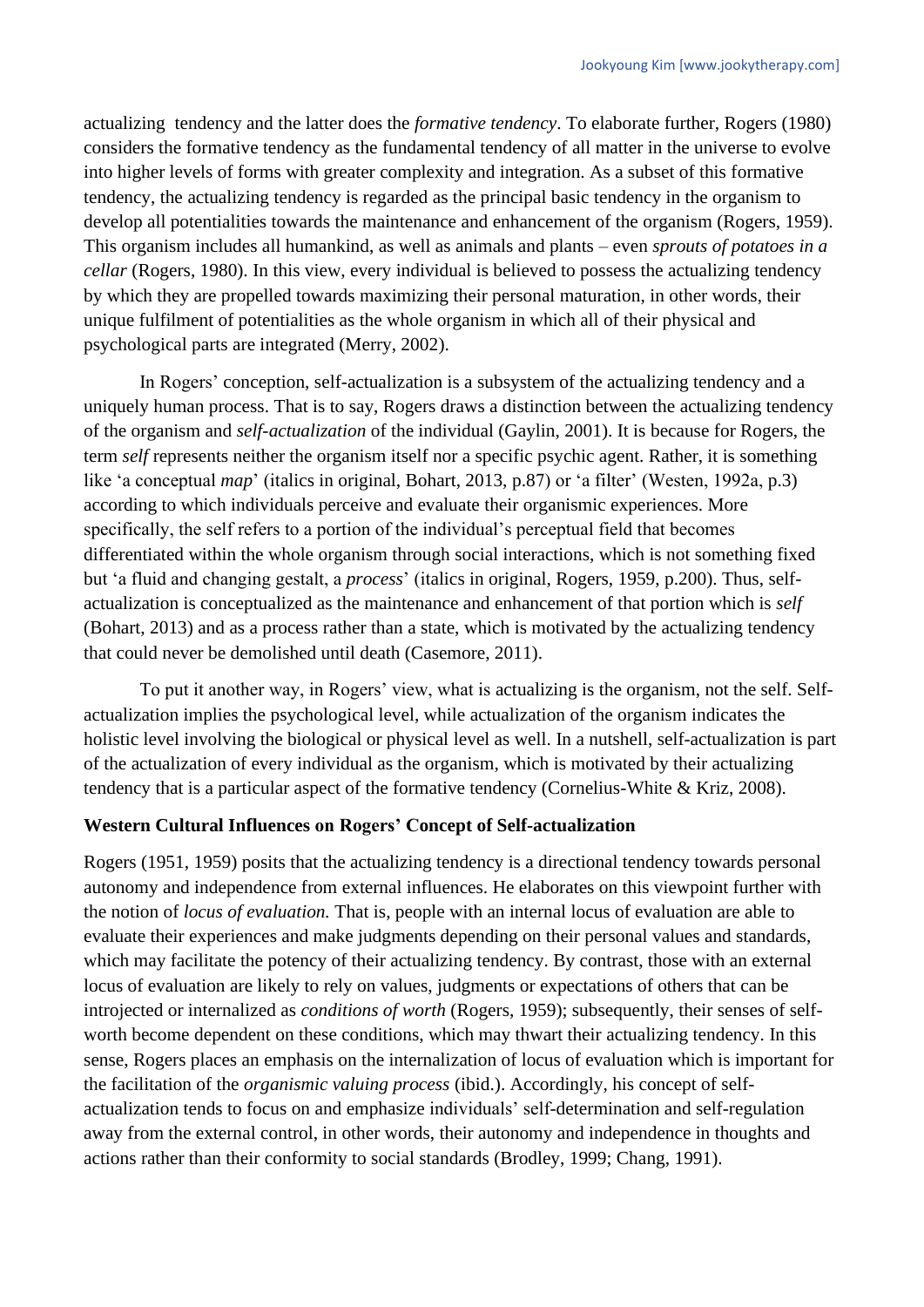Such ideas of Rogers have been argued to be influenced heavily by American culture (Van Belle, 1990). To illustrate, Rogers was born and raised in American culture where the dilemma of individuals' freedom against their conformity to society was prevalent. In resolving this dilemma, Rogers has developed his growth concepts in line with John Dewey's notion of growth as a process. Nonetheless, whereas Dewey posits that the growth potential is constantly formed by individuals and society, Rogers views the potential as inherent to all individuals, referring to this as the actualizing tendency (Finke, 2002). In this view, as opposed to Dewey underlining reconstruction of society towards human ends, Rogers places an emphasis on freeing individuals to actualize their potential away from societal control (Van Belle, 1990).

Van Belle (1990) argues that such an emphasis of Rogers was not something unique to himself, but it was only articulation of the cultural values shared in American society where he was living. Indeed, it may not be much surprise that Western individualistic cultural emphases on individuals' autonomy and independence are seen in Rogers' conceptions, as he developed his ideas based on his own counselling experiences in America in which Western individualistic cultural values were strongly advocated (Spielhofer, 2003). Rogers (1951, p.4) even states that the PCA is a 'product of its time and its cultural setting', although it is not solely a product of Western cultural influences.

However, Rogers' concept of self-actualization has been susceptible to the criticism that it disregards cultural variations in the conceptions of self, thereby generalizing self-actualization of all individuals as the actualization of the self at the expense of others. It is because in some cultures, especially in Asian cultures, the self is conceptualized to exist in terms of social embeddedness or interdependence with others rather than independence from others.

## **Western Independent Selves vs. Eastern Interdependent Selves**

A great amount of cross-cultural psychological literature (e.g. Kitayama, 1992; Kitayama, Karasawa, Curhan, Markus & Ryff, 2010; Kitayama & Park, 2013; Markus & Kitayama, 2003) has argued for a distinction between Western *independent* and Eastern *interdependent* selves which was proposed by Markus and Kitayama (1991) based on empirical research findings that Westerners tend to perceive themselves as an individual and stress their uniqueness and independence in their self-construal. By contrast, Eastern, especially Asian, people are found to believe that their selves cannot be construed separately from social connections, thus tending to define themselves in terms of social relationships rather than their own individual qualities and accomplishments; they even have a certain tendency to try to satisfy others' demands or expectations in order to strengthen social relationships. This is thought to be because how individuals conceptualize or construe their selves is influenced by their cultures, as numerous empirical studies have shown that in general, people from individualistic cultures are inclined to have the independent self-concept, whereas those from collectivist cultures are likely to have the interdependent self-concept (e.g. Bond & Cheung, 1983; Brewer & Gardner, 1996; Dhawan, Roseman, Naidu, Thapa & Retteck, 1995; Ip & Bond, 1995; Lalljee & Angelova, 1995; Miller, 1987; Oyserman, 1993; Rhee, Uleman, Lee & Roman, 1995).

To illustrate, Western people's view of the self as independent from others is thought to have been affected by individualistic cultures which have been dominant in Western countries such as the US, Australia, the UK and Canada (Hofstede, 1980). Modern individualist philosophy is thought to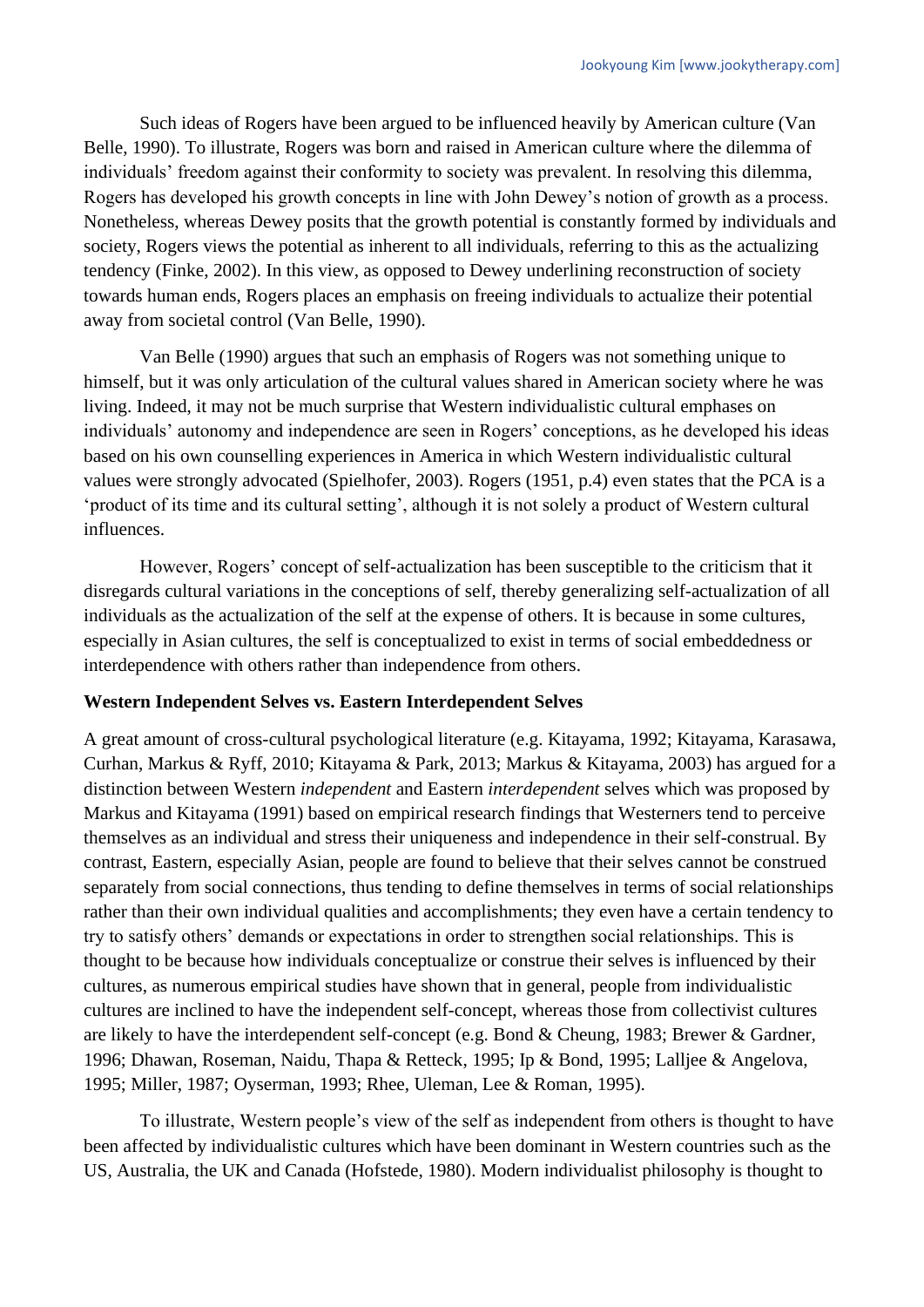have started with Thomas Hobbes in the 17th century who was one of the key figures having developed Enlightenment conceptions of freedom and self-interest. From economic perspectives, individualism is considered to be related to the emergence of private property in England in the 13th century (Macfarlane, 1978), but what fostered competition and individualism in Western world is regarded as the advent of industrialization, especially the Industrial Revolution (Westen, 1992b). Protestantism is also said to have contributed to the development of individualistic values and cultures (Sanchez-Burks, 2005), particularly of American individualism (Bellah, Madsen, Sullivan, Swidler & Tipton, 1985). These ideas and changes in the history of philosophical ideas, in economic history and in religious history are thought to have promoted individualistic cultural elements such as self-orientation, self-determination, self-sufficiency and control, and the pursuit of individual goals that may be consistent or inconsistent with the goals of others or a society. These cultural elements are assumed to have potentially induced the view of self as independent from others or a tendency for behaviors being congruous to the value of independence and autonomy in Western societies (Kitayama & Park, 2013).

Eastern people's view of the self as interdependent with or related to others is thought to have been influenced by collectivistic cultures which have been more prevalent in Eastern societies, especially East Asian countries such as China, Japan and Korea (Hofstede, 1980). The roots of collectivistic cultures could be found in Buddhist cosmology in which a man is united with his/her surrounding, or Confucianism which places an importance upon social relationship or hierarchy and harmony (Kitayama & Park, 2013). In particular, Confucianism is thought to have played a crucial role in the development of collectivistic cultural values and practices. Confucian ethics and values such as Loyalty, Filial Piety, Benevolence, Propriety and Trust tend to place an emphasis on how people should behave in their social relationships rather than what they should do as an independent individual in society. For instance, Filial Piety is an essential value or moral laws of parent-child relationships which implies that children should listen to their parents and do their best for the parents; and Loyalty usually refers to obedience to superiors in hierarchical orders. In addition, the common good as harmony is often regarded as more important than individual self-interest (Kim, 1997). Furthermore, some of Confucian ethos and values have been highlighted in the industrialization of some Asian societies. As an example, many commentators attribute the miraculous economic development of South Korea to Confucian values such as 'filial piety, respect for elders and superiors, loyalty to rulers, obedience to authority, familism, and social harmony' (Palais, 2002, p.503-504). These values are often regarded as contributing to mediating the relationships between employees as well as alleviating labor-management disputes (Kim, 1992). Additionally, there is the belief that the 'subordination of individual interest' serves to benefit 'industrial harmony' and further, 'the national interest or the public good' (Palais, 2002, p.504). Such Confucian ethos and values are considered to have promoted collectivistic cultural elements such as an emphasis on sharing, cooperation and social harmony, loyalty to ascribed groups and duties and obligations towards in-groups (e.g. family, ethnic or religious groups, etc.), as well as the subordination of personal interests to the goals of the in-groups or a society (Morris, Davis & Allen, 1994). These cultural elements are assumed to have potentially influenced individuals to perceive or construe themselves as connected to or interdependent with others, whilst having a tendency to behave according to the value of interdependence and embeddedness in Eastern, especially East Asian societies (Kitayama & Park, 2013).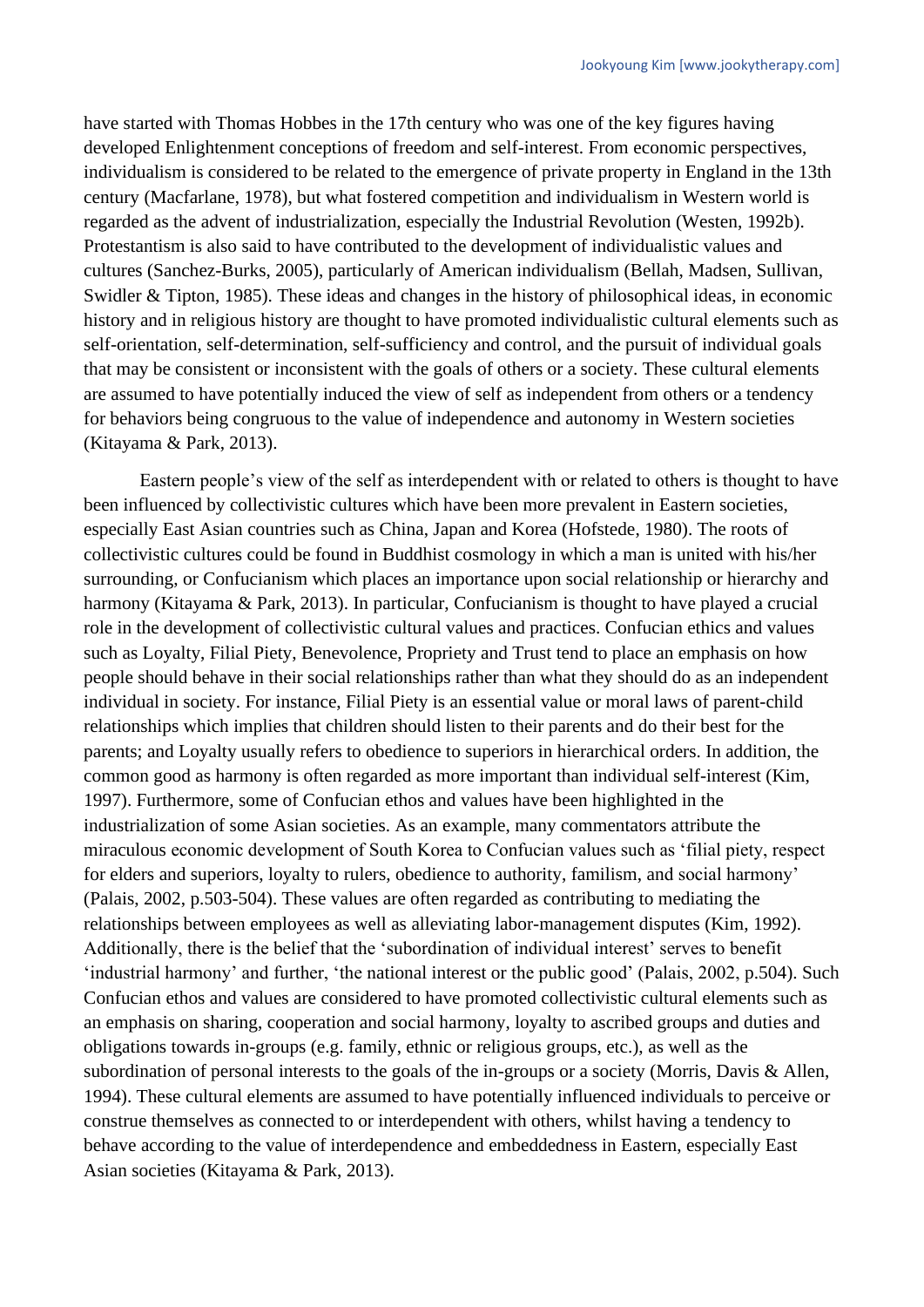Such research findings of cross-cultural differences in self-construal or self-concepts may suggest that cross-cultural differences may exist in the conceptions of self-actualization. In Western individualistic cultures holding the view of the independent self, self-actualization is likely to be conceptualized in the context of personal autonomy and independence from others. By contrast, within Eastern collectivistic cultures in which the self is viewed as interdependent with others or as embedded in social relationships, self-actualization is more likely to be conceptualized in the context of such interdependence or embeddedness (Mearns, Thorne & McLeod, 2013). Nonetheless, Rogers' conception of self-actualization highlighting individuals' independence and autonomy seems to disregard the case of the interdependent self, thereby generalizing self-actualization of every individual as the actualization of the independent self. In this respect, his ideas have often been criticized for proving 'overly individualistic' (Cooper, 2013, p.12), or representing Western cultural emphasis on individualism (Wilkins, 2010). This has led to the further question of whether the PCA, which has developed based on Rogers' ideas, is applicable to non-Western cultures where the notion of the interdependent self is more dominant.

## **Is the PCA Only Applicable to Western Cultures?**

In order to seek the answer to this question, it seems important to take into account that an emphasis on personal autonomy and independence is also found in some Eastern thoughts of self-actualization. For example, according to Chang (1991, online), the concept of self-actualization in Chinese Taoism and Japanese Buddhism (i.e. Zen Buddhism), which are influential in Eastern cultures, appears similar to that of Rogers. This is because all of these ideas view self-actualization as the development of human potential, suggesting that all individuals have 'an actualizing tendency that promotes growth, direction and productivity' (ibid.). Moreover, Taoism and Zen Buddhism do not emphasize the importance of individuals' acceptance of authority from external sources; rather, they highlight independence of individuals' thoughts and actions from social influences more strongly than Rogers. Zen Buddhism, in particular, is often contrasted to Confucianism whose emphasis on people's interdependence and social conformity has played a crucial role in developing Eastern collectivistic cultures. Interestingly, however, the idea of human independence in Zen Buddhism has 'the characteristically paradoxical notion that individualism never places one in conflict with nature or with other people' (ibid.), which appears similar to Confucian emphasis on (social) harmony.

Considering such conceptions in Taoism and Zen Buddhism, it can be argued that an emphasis on autonomy and independence in the conception of self-actualization may not be an exclusively Western cultural emphasis, although it might prove an individualistic cultural view. That is to say, since similar views to Rogers' ideas of self-actualization are found in Eastern thoughts, it can be suggested that the cultural contexts to which the PCA can be applied might be broader than the boundary of Western cultures. In other words, the PCA may be applicable to the individualistic cultural groups holding the view of the independent self in non-Western areas.

On the other hand, it may be worth considering that if it is said that the PCA can be only applied to certain cultural groups holding the view of the independent self, its applicability may become limited even in Western cultural contexts. To elaborate further, although Markus and Kitayama's (1991) notion of a distinction between Western independent and Eastern interdependent selves has received lots of supports based on numerous empirical studies, it has also been subject to the criticism that it may be a simplistic binary opposition of ethnic stereotyping. This is because, for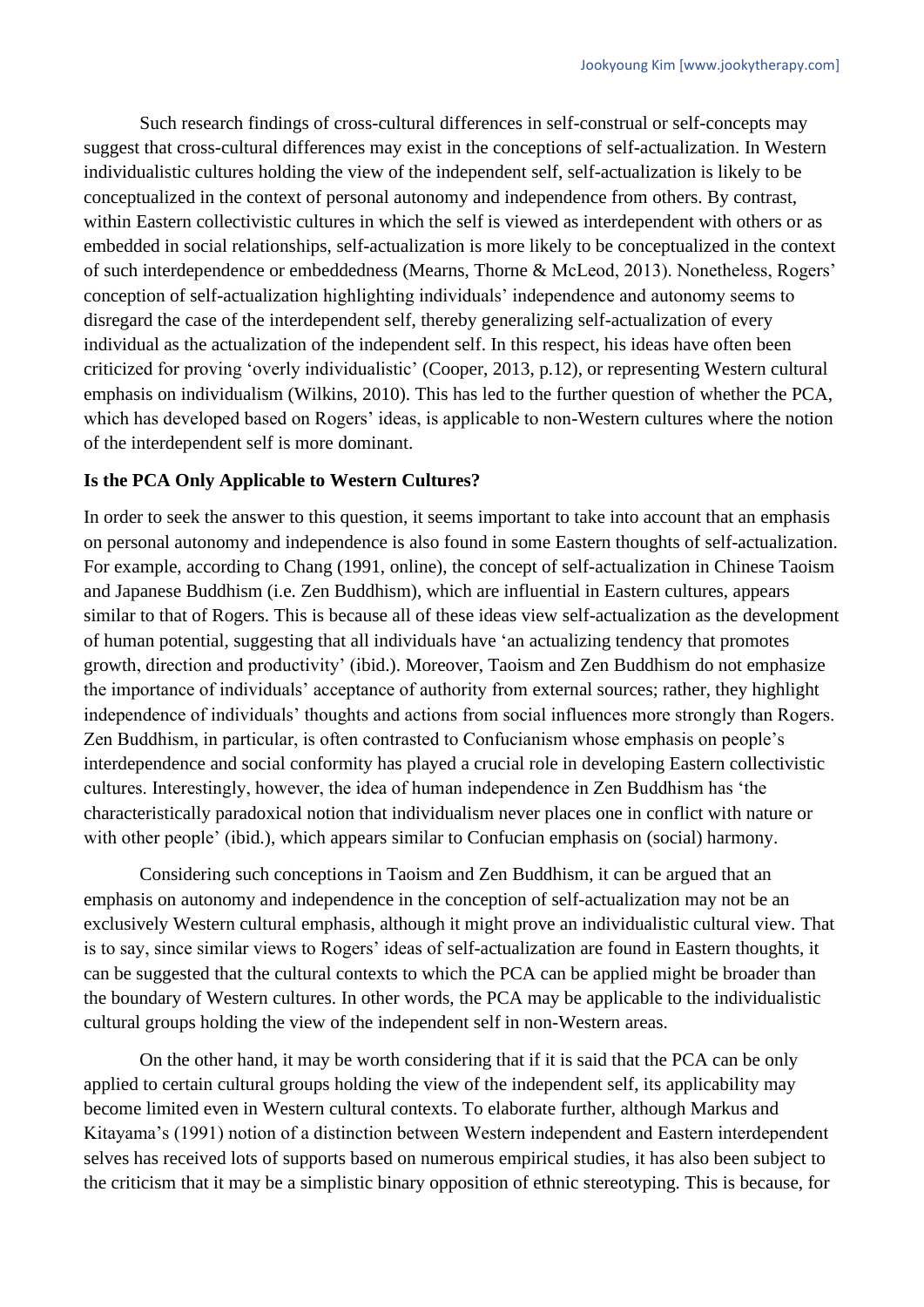example, De Tocqueville (1969) states that along with the development of democracy, the equality of political and economic conditions has strengthened the importance of conformity in American society, which may imply that Americans may have a tendency towards both independence and conformity. Additionally, some Japanese researchers claim that 'Japanese are just as independent as Americans, or in some cases, more independent' (Markus & Kitayama, 2003, p.282).

However, it seems important to note that what Markus and Kitayama have suggested is not about complete homogeneity within cultural groups (Matsumoto, 1999). Rather, they suggest that members of a given group 'are more likely to have been exposed to and have operated within a given cultural frame than members of the contrasting group, and thus members of the same cultural group may share *some* similar behavioral tendencies or patterns' (italics in original, Markus & Kitayama, 1994, p.99). As a consequence, differences are likely to exist in self-construal or self-concepts between different cultural groups. Nevertheless, whilst proposing such a West-East distinction, Markus and Kitayama (1991) carefully put that not all individuals in a given cultural context may be alike in terms of self-construal. In a more recent article, they more clearly state that 'within independent and interdependent cultural contexts, there is great diversity in individual self-definition, and there can also be strong similarities across culture' (Markus & Kitayama, 2003, p.282). This implies that the view of the interdependent self could be possibly found in Western cultural contexts, while the independent self-concept could be possibly observed in Asian cultural contexts.

Indeed, what influences individuals' construction of self-concepts would include not only cultures, but also religions, ethnicities or races, genders, ages, etc. Hence, there may exist differences in self-concepts not only between different cultures, but also within the frame of culture (Fiske, Kitayama, Markus & Nisbett, 1998). As an example, Cohen and Hill (2007) have found that in the American context, religious groups vary in individualistic and collectivistic cultural aspects. As earlier mentioned, Protestantism is thought to have influenced American individualism significantly. It is because Protestant Christianity tends to focus strongly on personal relationship with God, promoting the belief that salvation takes place as a process between an individual and God without the mediation by the Church that is highlighted, for instance, in Catholicism. Hence, as religious and spiritual experiences are centred on the individual, American Protestant religious cultures are regarded as individualistic. By comparison, certain religious cultures including Judaism, Catholicism, some branches of non-Catholic Christianity (e.g. Episcopalianism or the Amish) and Hinduism are considered to be more collectivistic, because they tend to stress the importance of social relationships, affiliations to the group and community, tradition and ritual. Moreover, within these religious cultures, individuals are viewed as connected with each other and their communities, and social connections are regarded as an integral part of religious and spiritual experiences (Cohen, Hall, Koenig & Meador, 2005; Cohen & Hill, 2007; Snibbe & Markus, 2005). In this regard, it seems possible to assume that influenced by their individualistic or collectivistic religious cultures, people might possibly construct different self-concepts, although they are within the same frame of a national culture. As such, differences in self-concepts may be observed not only between different religions, but also between different ethnicities or races, genders, ages and social statuses within a single culture (Laungani, 2004). This point could be supported by Lindholm's (1997, p.410) statement that not all Americans, for example, fit to the model of the independent self, as 'blacks, non-Protestants, women, members of the lower class, urbanites, and local communities are all reckoned to have interdependent selves'.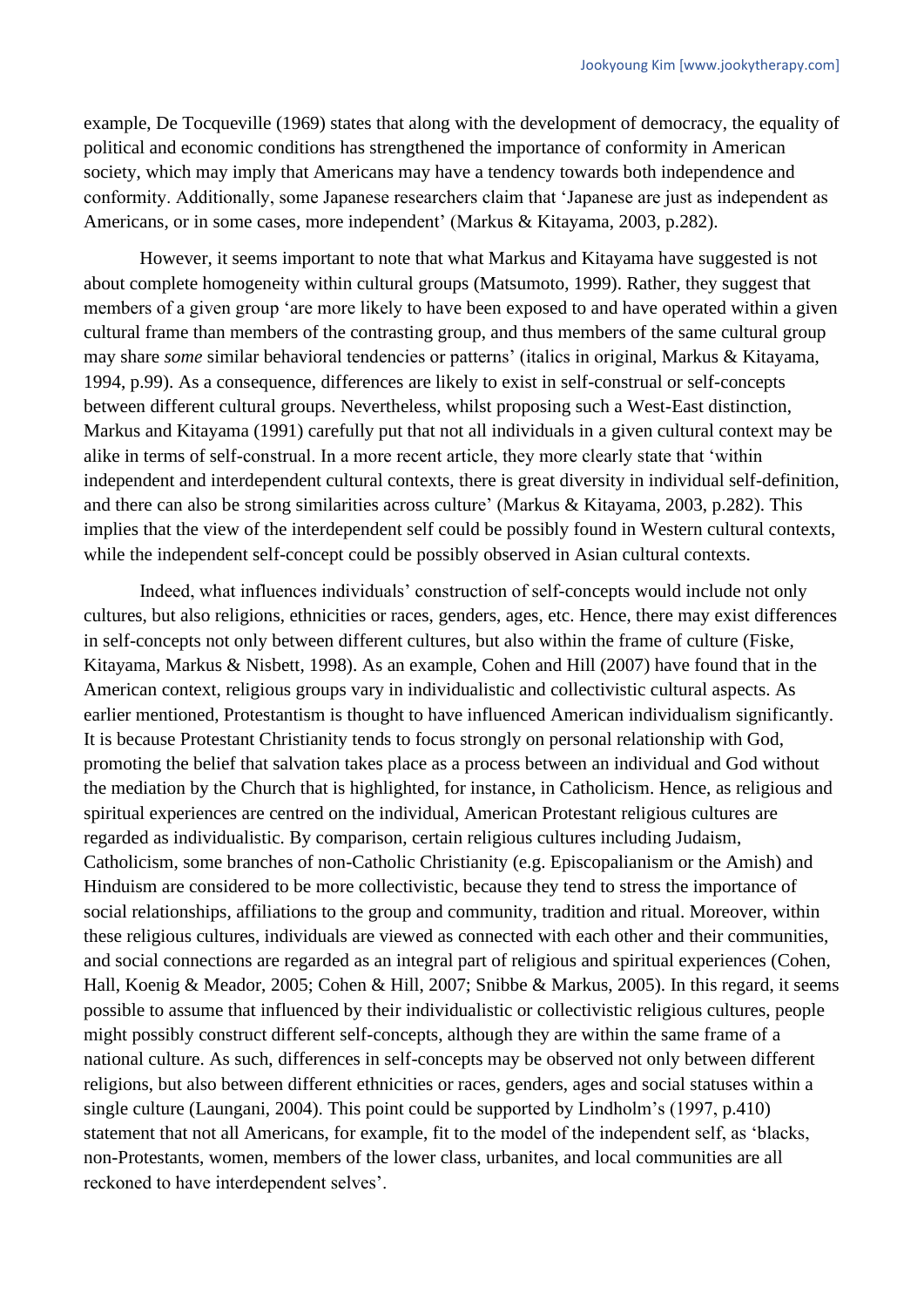Therefore, it seems difficult to assert that the PCA can be definitely applied to Western cultural contexts, given that differences in conceptions of the self and thus of self-actualization may exist within the frame of Western culture. It might be wiser to assume that the PCA may be applicable to the individualistic cultural contexts which promote the view of the independent self, rather than simply Western cultural contexts. However, numerous person-centered writers (e.g. Lago & Hirai, 2013) conceive that the PCA can be applicable to all client populations. I personally agree with this, if we as therapists focus on what is universal in terms of individuals' motivation for therapeutic change, that is, the actualizing tendency.

#### **Focusing on What is Universal**

Considering that there may exist variations in the conceptions of self-actualization not only between different cultures, but also within the frame of a single culture, what seems more important may be to focus on something universal concerning self-actualization, regardless of culture, religion, ethnicity, gender, etc. That is, reiterating that similar views to Rogers' conceptions of the actualizing tendency are found within Eastern thoughts, it can be argued that what we as therapists need to focus on may be individuals' actualizing tendencies that are viewed as the universal motivation for growth. This may render the PCA applicable to counselling with culturally varying clients including those from non-Western cultures.

It is argued that although Rogers' concept of the actualizing tendency highlights personal autonomy and independence from external control, this does not mean that the actualizing tendency is a directional tendency to be away from relationships, interdependence or socialization (Brodley, 1999). Rather, Rogers (1982) notes that a basic direction of the actualizing tendency is pro-social, as human beings possess a tendency for constructive social behaviors through which their personal growth is promoted (Gillon, 2007). Brodley (1999, p.111) describes such pro-social tendencies which appear universal as involving 'the capacity for identification leading to feelings of sympathy for other persons, capacity for empathy, affiliative tendencies, tendencies toward attachment, communication, social cooperation and collaboration, capacities for forming moral or ethical rules, and tendencies to engage in struggles to live according to moral or ethical rules'. In order to avoid a misunderstanding, it may be worth noting that self-actualization does not indicate actualizing the self inevitably in a pro-social direction all the time, as the organism can possibly work to maintain and enhance what is differentiated as the self in a narcissistic and self-centered direction (Bohart, 2013). However, Rogers suggests that the more an individual is in touch with his/her actualizing tendency, the more it is likely that s/he would develop a high level of social consciousness and altruism (Mearns & Thorne, 2000).

I personally assume that what Rogers means by the pro-social nature of an individual could possibly involve what collectivistic cultural values emphasize, such as the importance of social relationship and harmony within non-Western cultural contexts. That is to say, how the individual's actualizing tendency is shown or presented may be influenced by the particular culture to which s/he belongs. As such, an inherent human pro-social tendency can be expressed in a number of different ways and to varying degrees within the context of a particular culture. To elaborate further, Rogers conceptualizes the self as the portion of the individual's perceptual field that is distinguished as *self*. How individuals differentiate that portion as *self* may be affected by how their culture defines that portion. Influenced by their culture, individuals may have the portion possessing the characteristics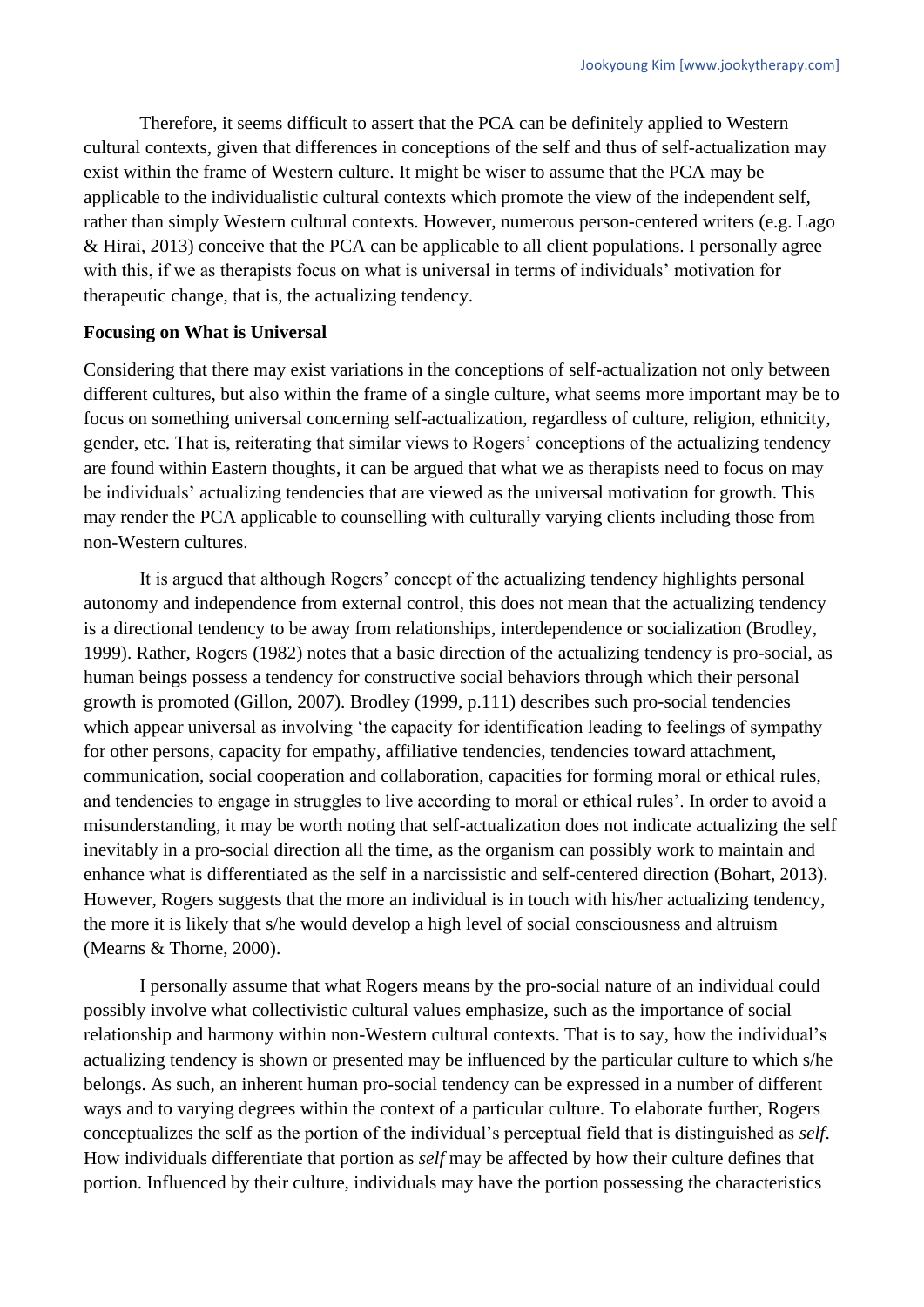of the independent self, or those of the interdependent self (Bohart, 2013). In this sense, *selfactualization* could be possibly understood as the maintenance and enhancement of that portion which is *self*, regardless of whether the self has characteristics of the independent or interdependent self. How to actualize the self in a pro-social direction within individualistic cultural contexts would be different from how to do within collectivistic cultural contexts. For example, the pro-social tendency of the independent self could be expressed as a tendency towards social cooperation or negotiated social relations, while that of the interdependent self could be expressed as a stronger tendency towards social conformity or loyalty towards ascribed groups.

This is to argue that the actualizing tendency of individuals can be expressed and manifested in different ways under the influence of different cultures. From a different angle, an increasing attention has been placed upon the consideration of human beings as involving both individuality and interrelatedness. As an example, noting that Rogers' later writing acknowledges people as being relational, Schmid points out that authentically "becoming a person" (Rogers, 1961) means not only being independent and individual, but also being interconnected and relational (Schmid, 1996, 2013). That is, the actualizing tendency could be comprehended as the fundamental axiom of individuality and interrelatedness, in other words, of independence and interdependence. In this sense, people's different tendencies and behaviors (e.g. the tendency of the independent self towards personal autonomy, or the tendency of the interdependent self towards social conformity) in terms of selfactualization could be possibly understood as the manifestation of their actualizing tendency involving both individuality and interrelatedness in different ways, influenced by different cultures. In this view, it can be argued that although what clients aim to achieve in terms of self-actualization may be different or diverse, if we as therapists focus on the actualizing tendency as their universal motivation for their unique fulfilment of potentials which involves self-actualization, this may facilitate the application of the PCA to culturally varying clients.

# **Focusing on the Client's Actualizing Tendency in Person-Centered Therapy**

At this point, in order to support my argument that therapists need to focus on the actualizing tendency to work with culturally varying clients, regardless of whether the clients came from individualistic or collectivistic cultures, it seems necessary to explore what focusing on the client's actualizing tendency would mean and involve in person-centered therapy. This article has so far focused on the issue of self-actualization to evaluate the applicability of the PCA to different cultural contexts influencing people's different self-concepts. Here, however, I will discuss what personcentered therapists would need to do or be like in multicultural counselling for the client's therapeutic change in general, beyond the issue of self-actualization.

As I have noted, people are influenced by cultures, thereby sharing certain similarities at the level of a group such as ethnic/racial, religious, gender, national/regional cultural groups, etc. Nevertheless, at the level of an individual, everyone will possess certain differences and be unique. Apart from these individual and group levels, according to D. W. Sue and Sue (2008), there is another dimension that needs to be considered in understanding the formation of personal identity, that is, the universal level which indicates that as human beings, people share certain commonalities across cultures. They include biological needs (e.g. sleep, food, etc.), common life experiences (e.g. birth, death, etc.), common practices (e.g. the use of symbols such as language), and self-awareness. Hence, it is argued that multicultural counselling demands the therapist's awareness that people's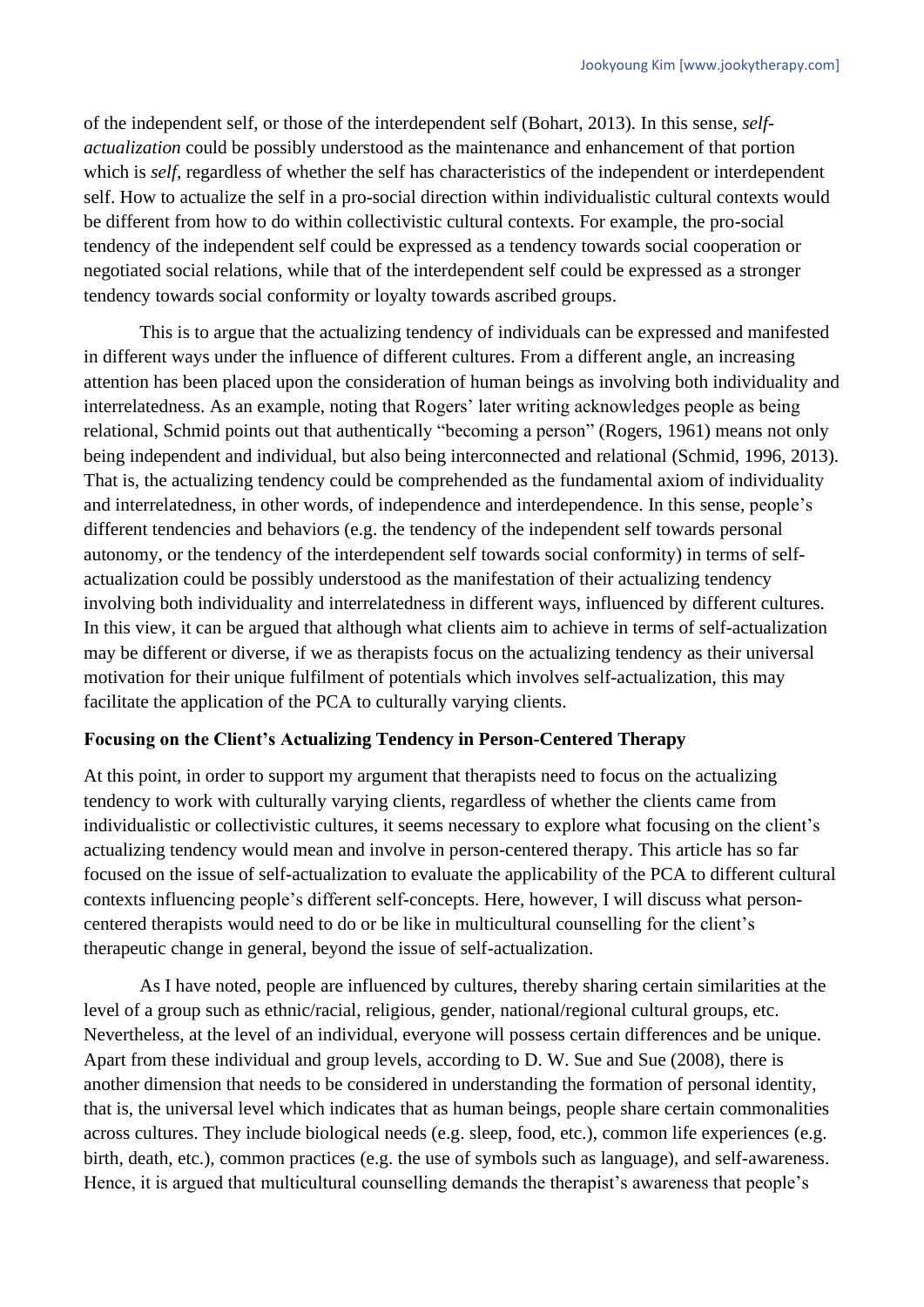existence consist of individual [uniqueness], group [shared cultural values and worldviews with reference groups] and universal [common features as human beings] dimensions (ibid*.*).

Taking this into consideration, I suggest that in person-centered therapy, we need to recognize all of such tripartite dimensions of existence of our clients. That is to say, I assume that such universal commonalities of human beings also involve the actualizing tendency which I have empathized as the universal motivating force for individuals' unique fulfilment of potentials, thus arguing that therapists need to focus on this universal tendency so as to work with culturally varying clients. This, however, is not to suggest the disregard of cultural similarities/differences or individual uniqueness in understanding the clients. Rather, I suggest the holistic approach to understand and work with the clients, considering all of such individual, group and universal aspects. This means, whilst trusting the clients' actualizing tendency as their universal internal force for growth and healing, we need to be aware of certain cultural influences on the clients and at the same time, respect their uniqueness under such cultural influences.

Nevertheless, what may be necessary to consider is that Rogers appears to have tended to focus on the universal and individual dimensions of people's existence, placing less importance on the group dimension. It is because Rogers developed the PCA with his emphasis on the individual uniqueness in the context of the universality of human nature. In other words, while highlighting the actualizing tendency as something universal in human beings, he simultaneously underlines that the way how this universal tendency is presented will be unique in every individual, which is the basic standpoint of the PCA (Casemore, 2011). Rogers (1951) briefly mentions that the therapist needs to possess some knowledge of clients within their cultural setting, along with experiences of working cross-culturally to supplement such knowledge. Although this might imply that he recognizes the issue of cultural influences on the clients, he is often accused of neither investigating this issue in further detail in his theories nor suggesting practical skills for dealing with it (D'Ardenne & Mahtani, 1989).

More recently, however, there has been an increasing attention to the issue of multicultural counselling in the PCA (e.g. Lago & Hirai, 2013; Lago & Thompson, 1996), with an increasing demand for *cultural competence* which 'refers to an ability to interact effectively with people of different cultures' (Casemore, 2011, p.122). Cultural competence in person-centered therapeutic practice may involve: a) therapist's awareness of own cultural perspectives; b) therapist's awareness of own attitude towards cultural differences between him/herself and client; c) therapist's knowledge of client's different cultural perspectives; and d) cross-cultural skills (See, Casemore, 2011). In this respect, suggesting the holistic approach to take into account all of the individual, group and universal aspects of clients, I will try to elaborate further the person-centered ways of therapeutic practice in the multicultural counselling setting. In particular, I will explore the issues which could possibly arise in working with culturally different clients such as *blocks to empathy* (Mearns & Thorne, 1999) and racial or cultural prejudices, illustrating the person-centered ways of dealing with these issues with the emphasis on such cultural competence.

Rogers (1957) regards the actualizing tendency as the motivating force for therapeutic change and thus for psychotherapy, positing that what therapists aim to do is to 'provide an affirmative facilitative climate which permits the actualizing tendency to take over and to begin to develop' (Rogers, 2013, p.25) so that the client's organismic valuing process can be facilitated. For this, he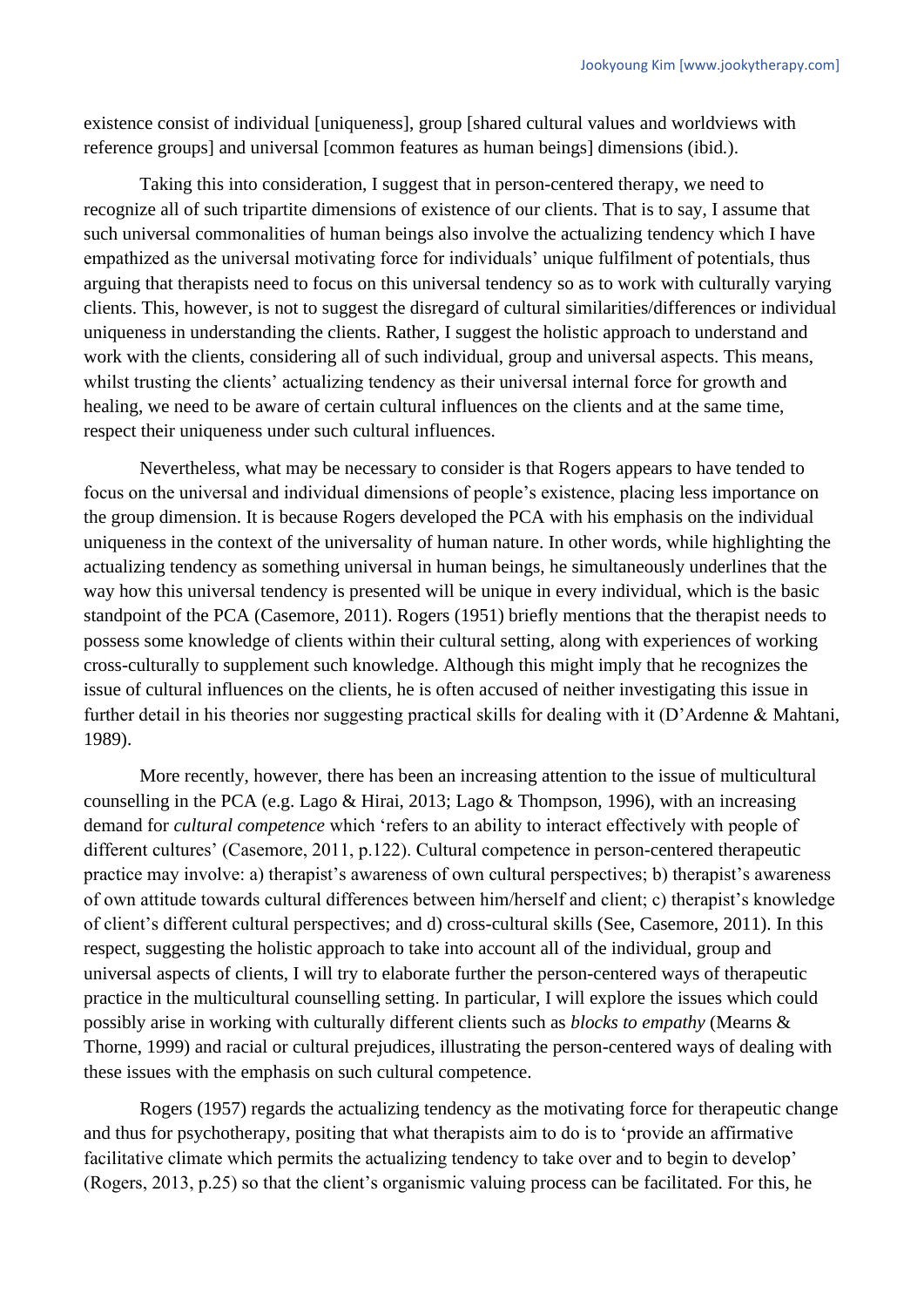proposes the *six necessary and sufficient conditions for therapeutic personality change*: in *psychological contact* [the 1<sup>st</sup> condition] between *incongruent* [2<sup>nd</sup>] client and *congruent* [3<sup>rd</sup>] therapist, the therapist needs to experience *unconditional positive regard* (hereafter, UPR) [4<sup>th</sup>] and *empathy* [5<sup>th</sup>] for the client; when the client perceives UPR and empathy from the therapist at least to a minimal degree  $[6<sup>th</sup>]$ , then therapeutic change would occur (Rogers, 1957). In particular, the 3<sup>rd</sup> [congruence], the 4<sup>th</sup> [UPR] and the 5<sup>th</sup> [empathy] conditions are often referred to as the *core conditions* (Mearns & Thorne, 1988).

In this view, in person-centered therapy, focusing on the actualizing tendency as the universal growth force would entail not only trusting the clients' actualizing tendency and staying *nondirective* (Rogers, 1942) towards the clients, but also providing a therapeutic environment in which their organismic valuing process becomes more congruent. More specifically, in psychological contact with the clients, the therapist aims to offer the core conditions (Rogers, 2013). This is believed to help the clients to internalize their locus of evaluation and become more in touch with their organismic valuing process, which would possibly bring therapeutic changes to the clients. To illustrate, as their locus of evaluation is internalized, the clients are likely to become free from their conditions of worth which are regarded as the sources of psychological distress (Joseph, 2001). They also become likely to have more acceptance and trust towards their organismic experiencing and rely more on their feelings, thoughts and judgments, rather than depending on those of others for approval (Casemore, 2011). Moreover, the more their organismic valuing process is facilitated, the more the clients become likely to move toward greater self-understanding and self-acceptance, as well as more significant decisions and responsibility towards changes in behavior or self-concept, thereby becoming more empowered to be the person they want to be (Rogers, 2013).

Having said that, it appears worth reiterating that focusing on the actualizing tendency as the universal internal force would not necessarily mean disregarding the importance of an awareness of certain influences of cultures – which in the broadest sense, include religious, ethnic and gender cultures, etc. – upon individuals. Indeed, if the therapist only focuses on such a universal aspect without such *cultural awareness* (Wilkins, 2010), there may be a possibility that for instance, s/he might experience blocks to empathy which is one of the core conditions. To illustrate, it is central to the person-centered therapy that the therapist aims to empathize with the clients' internal *frames of reference*, sensing their subjective worlds as if they were his/her own, yet without 'losing the *as if* quality' (italics in original, Rogers, 1957, p.99). In other words, the therapist needs to understand how the clients experience their feelings from within their own belief system and context which may be influenced by their different cultural backgrounds, rather than from that of the therapist (Casemore, 2011). However, the therapist's lack of cultural awareness could lead to the risk that s/he might view, albeit unintentionally or unknowingly, the clients' perceptual worlds from his/her own cultural framework or impose his/her cultural perspectives on the clients, which seems likely to result in a block to empathy.

Such a risk could be possibly avoided through the therapist's endeavor to enhance his/her cultural competence. That is, the therapist needs to be aware of his/her own cultural perspectives, as well as of the differences between his/her and the clients' cultural perspectives. This will require the therapist not only to develop knowledge and understandings of the clients' cultural backgrounds, but also to explore and comprehend influences of the cultural context within which s/he has been raised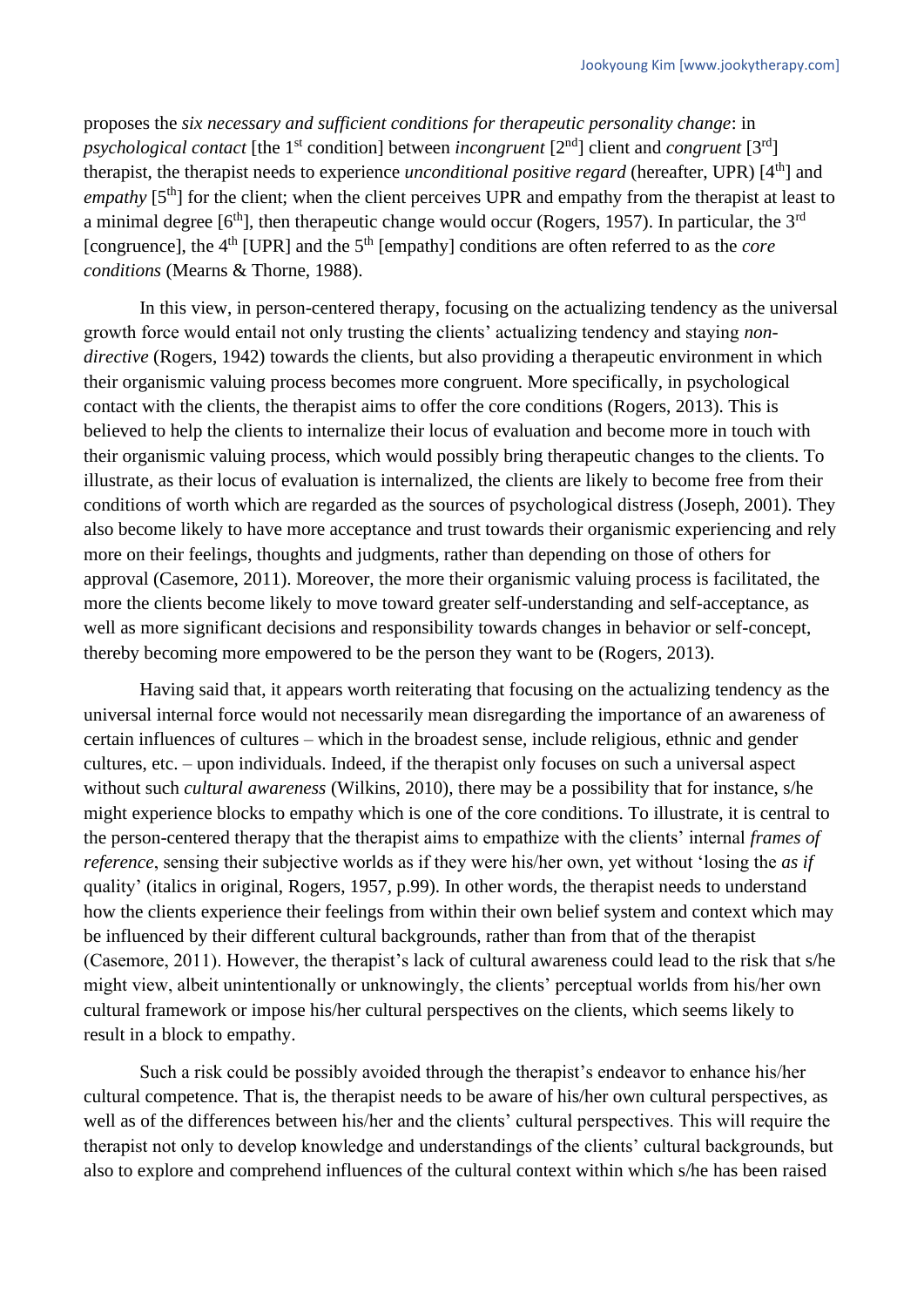and is now living upon his/her perspectives. In addition, in empathizing with the clients, the therapist needs to continuously try to put aside his/her own frame of reference influenced by his/her cultural backgrounds, and stay within and tune in the clients' frames of reference which may be affected by different cultures. This is for the therapist to be able to view and understand the clients' perceptual worlds from their cultural framework rather than from the therapist's, and to get a real sense of what the clients are experiencing *as if* s/he was in their worlds.

Another moment of blocks to empathy could result from the therapist's lack of knowledge of the clients' cultures. Take an example from my personal experience, I was born and raised in South Korea and moved to London several years ago. Working as a person-centered therapist in London which is a culturally diverse place, I see numerous clients who came from a variety of cultures; in fact, most clients of mine have been different from myself. Due to my academic backgrounds in Social and Cultural Psychology and my experiences of travelling to many different countries, I have thought that I possess certain understandings of various cultures. Nevertheless, as I try to explore my clients' subjective worlds, I realize that every client's internal world at a deeper level appear different and unique, influenced by their varying cultural (e.g. national/regional, religious, ethnic/racial, gender, age, family cultural, etc.) backgrounds. Thus, although I personally feel that my understandings of various cultures are usually helpful in empathizing with my clients more effectively, there are also the times that I experience, albeit not frequently, a brief moment of a block to empathy because of lack of knowledge of certain cultures. This makes me feel the need to learn more about a variety of cultures, not only in my preparation for the session with the clients, but also through the process of empathizing with them during the session.

To magnify the last point, empathy is not a single response or action of understanding by the therapist to the client, but it 'is a *process*' (italics in original, Mearns & Thorne, 1999, p.41). In the process of empathizing with my clients' internal worlds, I make the most of my understandings of my clients' cultural backgrounds so as to get a sense of what they are experiencing in their cultural setting. Then, I try to communicate my empathic responses to the clients to check whether I am understanding their experiences correctly, which Rogers (1986, p.376) describes as 'checking perceptions' or 'testing understandings'. However, if there is anything I do not get a sense of clearly in relation to their cultures, or if I feel like I am experiencing a block to empathy due to my lack of knowledge of their cultures, I try to stay genuine and congruent in the relationship with my clients, thereby asking carefully the clients to help me understand their cultures so that I can more empathically understand their frames of reference. It is because congruence is considered as a kind of matching between experiencing and awareness, and further, the therapist's communication of it to the client (Cornelius-White, 2013). That is, we need to stay congruent with our experiencing of a block of empathy and be able to express the need for the clients to help us understand their cultural backgrounds, if we feel that this is necessary in the process of empathizing with their frames of reference. In this process of empathic understanding, what is required also involves our nonjudgmental and accepting attitudes towards their different cultural perspectives and practice, as UPR is 'warm acceptance for each aspect of the client's experience' (Rogers, 1959, p.209). In this way, implementing the core conditions in particular, I feel that I do not only resolve an issue of blocks to empathy caused by lack of knowledge of different cultures, but also extend my cultural competence through the process of empathically understanding the clients' frames of reference.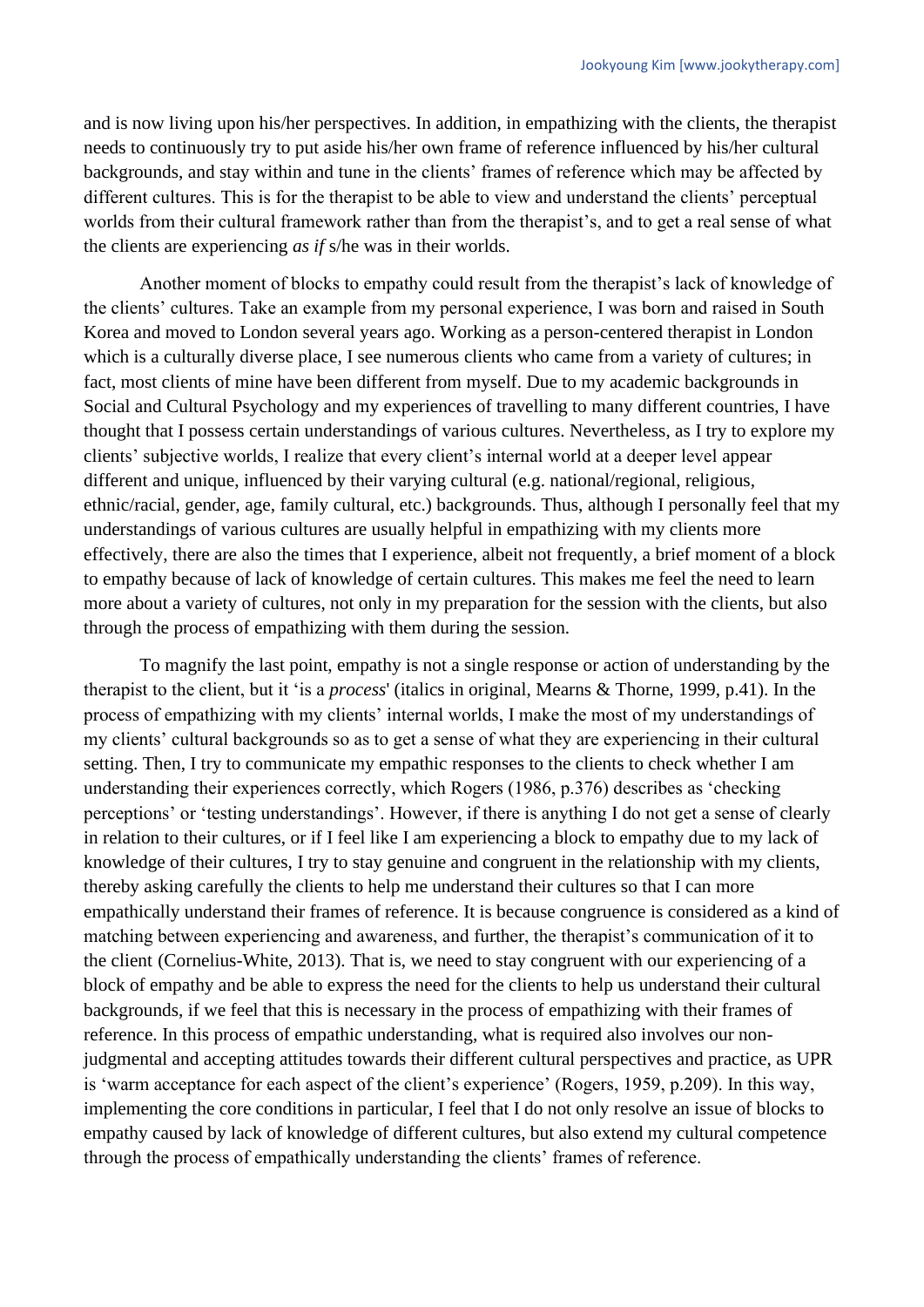Meanwhile, although the therapist's awareness of cultural influences on clients is significant, the therapist needs to recognize that the clients' thoughts and behavior are not solely products of such influences. In other words, multicultural counselling demands the therapist's awareness and understanding of the cultural contexts which have influenced the clients' frames of reference. Nonetheless, it is also important to acknowledge that even within the same cultural context, the clients' experiences can be different, or one could have experiences which are not shared with others (Sue, 2001). Moreover, every client belongs to multiple groups, all of which affect their perceptions, beliefs, attitudes, feelings, thoughts and behavior; and these influences would uniquely blend within each of the clients (Patterson, 1996). Therefore, despite certain cultural influences, every client's internal frame of reference would be different and unique, and the unique perceptual worlds of the clients are what the therapist aims to empathically understand. This is to suggest that considering the uniqueness of the individual at a deeper level, the therapist needs to endeavor to avoid preconceiving or making any assumption, judgment and stereotype towards how the clients' cultures have impacted their experiences or internal worlds (Mier & Witty, 2004).

Another thing to consider in multicultural counselling may be the issue of prejudices, because this issue could make the relationship between therapist and client from different ethnic and cultural backgrounds uneasy (Laungani, 2004). Take an example, there may be the case that the therapist holds, albeit unknowingly or unconsciously, prejudices towards the groups to which the clients belong such as racial or cultural prejudices. Such prejudices could obstruct his/her experience or offer of empathy, and even UPR or non-judgmental acceptance towards the clients. Hence, in order to avoid this harm, the therapist would need to examine his/her cultural norms and expectations to others and be aware of his/her attitude towards other groups and cultures, becoming more aware of his/her prejudices (Lago & Thompson, 1996). Additionally, s/he needs to be able or willing to question and challenge his/her prejudices in order for the development of his/her UPR (Merry, 2002). Furthermore, during the session in particular, the therapist needs to be aware of his/her attitude towards differences between him/herself and the clients through the attempt to reflect on his/her feelings towards them, whilst trying to stay non-judgmental and accepting towards the clients.

There may also be the case that the therapist experiences racial or cultural prejudices from his/her clients. From a personal experience, I experienced comments of prejudice from a client of mine who came from a different culture, which made me feel hurt and challenged in consistently offering my acceptance and UPR to the client. After reflecting on my feelings through supervision, I decided to stay congruent, thus sharing with the client how I felt from her prejudicial comments, as I felt that this was necessary in developing my therapeutic relationship with her. Moreover, I carefully invited her to explore how each of us feel towards certain differences between myself and her, whilst reflecting on our feelings towards our therapeutic relationship together. It is because it is suggested that although 'the issues of prejudice and racism are difficult and painful areas for both' therapist and client, the therapist should be able to 'pick up, reflect and negotiate *explicitly*' such issues (italics in original, D'Ardenne & Mahtani, 1989, p.40). This explicit negotiation, as I personally believe, requires the therapist's genuineness and congruence in terms of both intrapersonal and interpersonal aspects.

To summarize, I have tried to elaborate what I mean by focusing on the clients' actualizing tendency in terms of applying the PCA to multicultural counselling, suggesting the holistic approach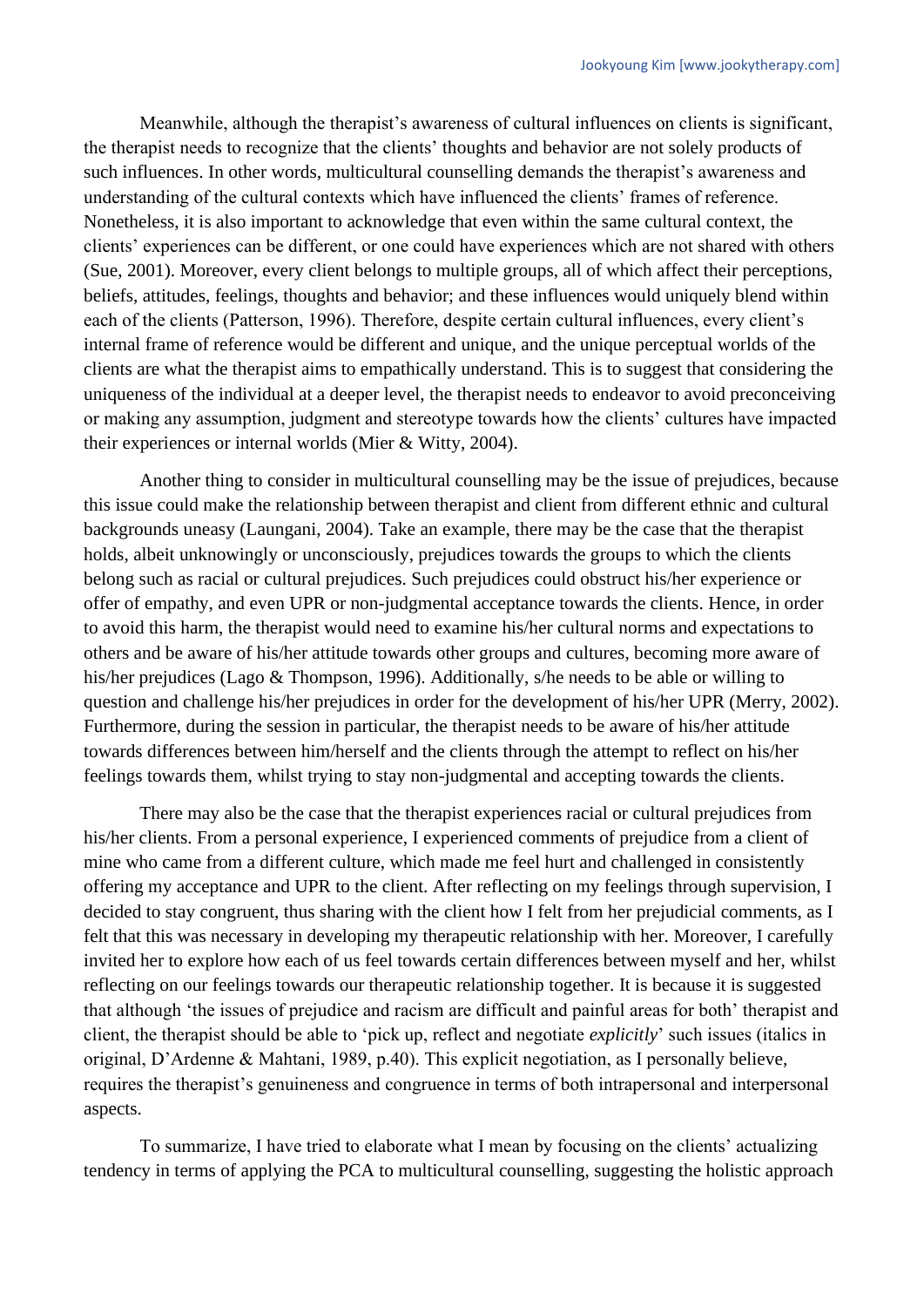to consider all of the universal, group and individual aspects of the clients. That is, trusting the clients' actualizing tendency as the universal motivating force for change, the therapist would need to provide a therapeutic environment which helps the clients respond to their actualizing tendency, especially implementing the core conditions. Concerning empathy in particular, taking into account the influences of the groups to which the clients belong upon their frames of reference, the therapist needs to enhance his/her cultural competence including an awareness of his/her own and the clients' cultural perspectives, as well as of his/her attitude towards the differences between these two, so that s/he could empathize with them more effectively and non-judgmentally. Meanwhile, considering that the way in which the actualizing tendency is presented will be uniquely different in every client, the therapist needs to avoid having prejudices or stereotyping and preconceived notions towards the clients. In this way, as I personally believe, we as person-centered therapists would be able to work with culturally varying clients, regardless of whether they came from individualistic or collectivistic cultures.

#### **Personal Reflections on Applying the PCA to Client Work and Own Personal Growth**

Working as a person-centered therapist, I have felt that all clients are different and unique in terms of the degrees and ways of presentations of their independence or/and interdependence, probably influenced by different cultures, religions, ethnicity/race, gender, etc. One of my interesting experiences as a therapist is that almost simultaneously and in different counselling organizations, I have seen two male clients coming to therapy due to similar marital relationship issues. Their ages, jobs and financial situations were similar, whereas their cultural, religious and ethnic backgrounds were different; one was British Protestant and the other was non-religious Asian. Here, I will use pseudo names: "John" for the British client and "Lee" for the other. Presumably influenced by such different backgrounds, these clients seemed to have distinctive ways of self-construal; John appeared more likely to be the independent self, compared to Lee who seemed to be the interdependent self.

To illustrate, both John and Lee were freelancing workers, and their unstable job situations and income frequently caused their stressful arguments with their wives. Both clients expressed their anger, though towards different targets. In John's case, his anger was more towards his wife, as he felt that she did not support or "allow" him to spend his own free time being away from his family, although he felt that he needed it to manage the work stress. He was concerned about looking after his family, but this was not his main concern. Rather, John often stated that he wanted to do whatever he wanted as "a free individual", giving an impression that his biggest interest was personal freedom and self-regulation in all matters. By contrast, Lee's anger was more focused on himself, as he felt that he was doing "not good enough" as a husband and a father. That is, Lee was strongly interested in what he was doing for his family, rather than for himself. He was even willing to sacrifice himself to satisfy his family's needs and expectations, considering this as his duty. In general, what I felt through counselling with them was that while John tended to put his own happiness as his priority, Lee was focused on making his family happy as his responsibility.

Although I did not intend to compare the cases of these two clients, it was interesting to observe how these clients, who were presenting seemingly different models of self-construal, make constructive changes through the therapeutic process in which as a person-centered therapist, I tried to offer the core conditions in my psychological contact with them. On the surface, how they deal with their issues appeared dissimilar. In managing the stress from their unstable work situations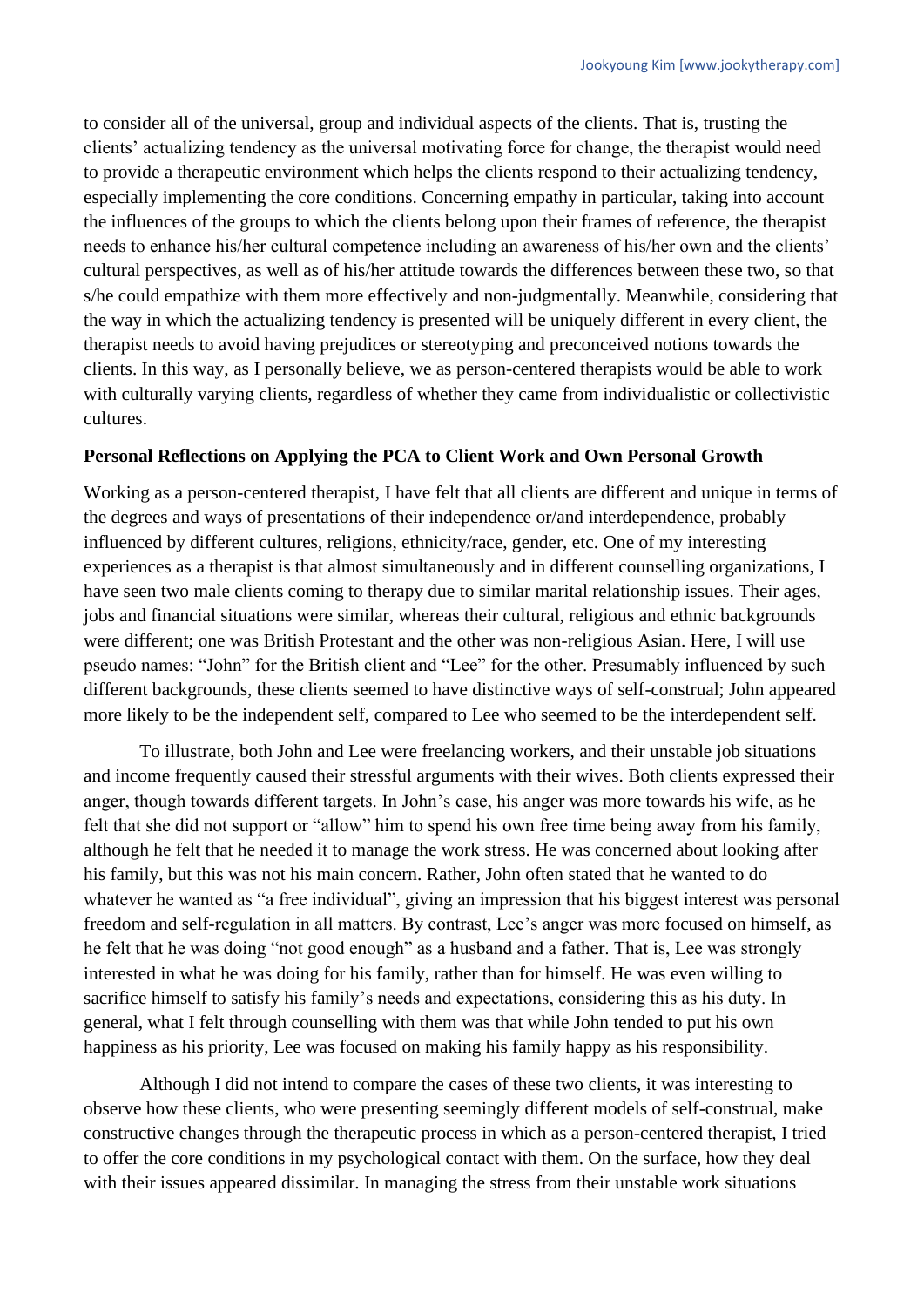which affected their feelings of self-worth, while John was focused on personal development to feel more confident with himself, Lee tried to satisfy others' expectations to boost his self-esteem. Additionally, in a way to deal with the marital relationship issues, John began to try expressing what he really needs in their relationship to his wife more openly, whereas Lee decided to listen to what his wife wants him to do more attentively. However, at the deeper level, I felt that something inside both of them was stimulating them to make small changes in their daily lives, thereby getting closer to the lives that they desired. I assumed that such motivation inside them was their actualizing tendency.

To put it another way, what they were trying to achieve in terms of self-actualization appeared different. For instance, John seemed to try to become a more independent and self-directed person, prioritizing his needs for personal freedom and self-control in his marital relationship with his wife. In contrast, Lee strongly tended to value relationships and harmony with others in his life, thereby prioritizing his peaceful interdependent relationship with his wife over his personal autonomy; for this, he tried to be a more responsible husband who was devoted to his family's happiness that he considered to be his happiness. In terms of self-actualization, it appeared to me that Lee's case may be more likely to be the case of actualization of the interdependent self, when compared to John's case to be that of actualization of the independent self. Nevertheless, through observing how both clients move forward to achieve what they aimed to do, I felt that what stimulated and enabled both of them to experience such achievements was their innate drives and potentialities, that is, their actualizing tendency with which they become more in touch through the therapeutic process.

What I have learned from counselling with these culturally different clients is that whether a client possesses the view of the independent or interdependent self might not be the most crucial issue in therapy, as long as the client's internal potential for healing and growth can be facilitated through therapeutic processes. Rogers (italics in original, 1961, p.11) writes that 'it is the *client* who knows what hurts, what directions to go, what problems are crucial, what experiences have been deeply buried'. Thus, what we do as therapists is to help clients to be more in touch with or respond to their actualizing tendency, rather than to direct or advise them based on therapeutic expertise (Mearns & Thorne, 1999). I assume that this applies to counselling with every client, regardless of whether they pursue personal autonomy and independence, or the enhancement of relationships and interdependence with others in terms of self-actualization. My experiences of working with culturally varying clients as a person-centered therapist generally support such an assumption, as it appears to me that all of my clients have presented different and unique aims and directions in terms of self-actualization; nevertheless, what has directed, motivated and enabled them to move forward and achieve what they aim seems to be their actualizing tendency.

Being a person, what I personally try to achieve in terms of self-actualization may also be unique. I have tended to consider myself as the interdependent self. It is not only because I was born and raised in South Korean culture where the notion of the interdependent self is found to be dominant (Markus & Kitayama, 1991), but also because I personally believe in the importance of collectivistic values such as social relationships and harmony in my personal and social life. Interestingly, however, when I tested myself with Singelis' (1994) Self-Construal Scale which is widely employed for cross-cultural psychological research on the independent/interdependent selves,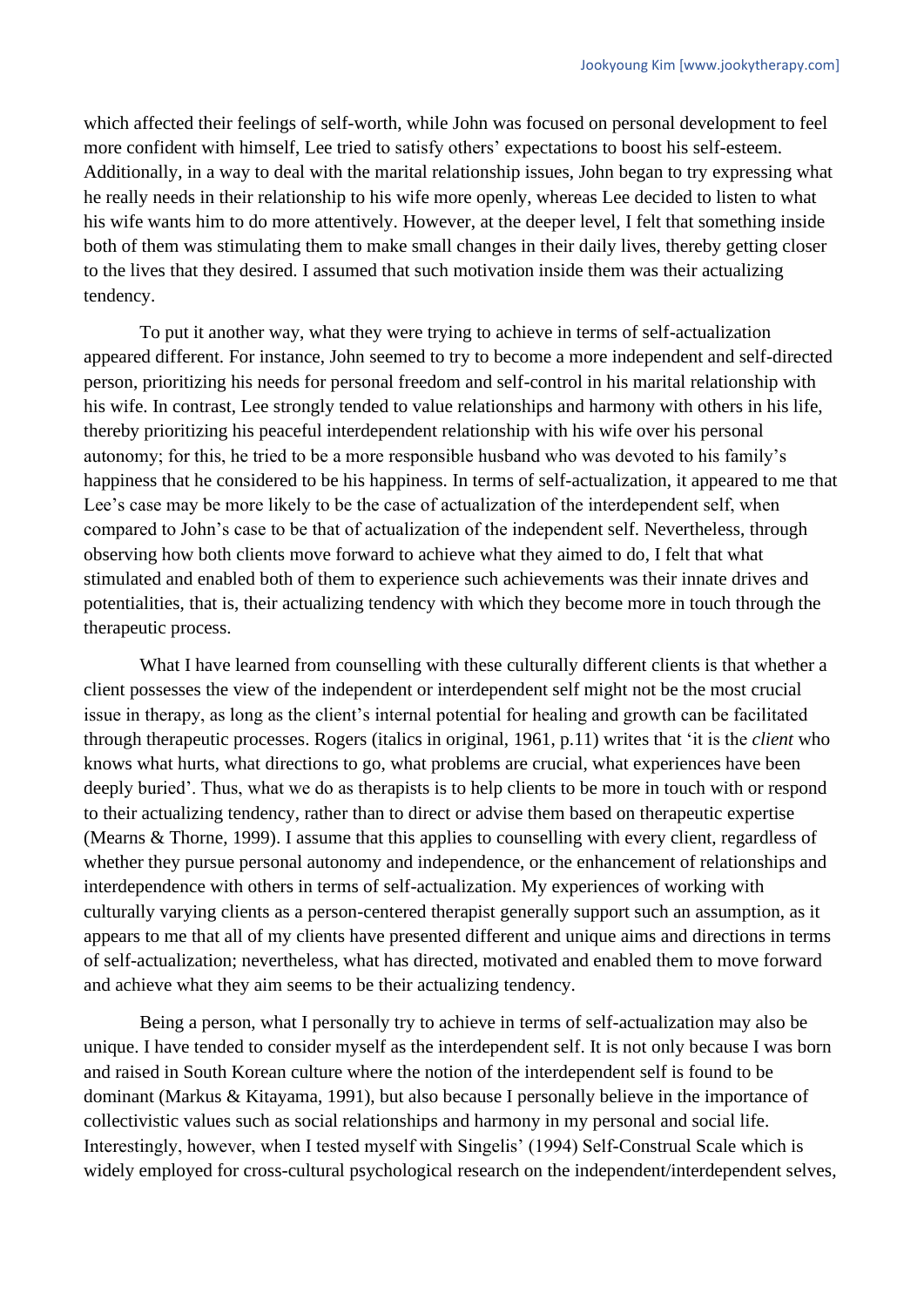I was not convinced that I perfectly fit to the model of the interdependent self-construal. Rather, I assumed that I might also have the characteristics of the independent self-construal, presumably influenced by my own family backgrounds which are very strict Protestant Christians, as Protestant cultures are considered as individualistic.

Indeed, how I could actualize my potential both as an individual and in social relationships has been a significant issue to me. Reflecting upon my life, I have always attempted to follow Confucian values, which deeply affected Korean traditional culture that is viewed as collectivistic, such as respect for elders/superiors, benevolence or empathy for others. Whenever I successfully performed these values, my positive feelings of self-worth became more strengthened. I never felt that following these values might be my conditions of worth, because such constructive social behaviors have helped my personal development. More specifically, I often find myself growing increasingly through interaction and interconnectedness with others. On the other hand, my achievement of self-regulation, self-determination and independence in thoughts and behaviors has also been important to me. To illustrate, I believe that what contributes to my personal growth as much as such a social process is my individual process through which I freely reflect on my thoughts and behaviors in solitude. I often spend what I call *my-alone-time* to invite myself into deep thinking from my own perspective. Not only does this allow me to feel independent or free from external interventions or what makes me feel fettered, but it also helps me empathize with my inner self thereby strengthening my self-worth. According to Tomoda, people experience growth in relationships, but the true growth occurs when they are *utterly alone* (Hayashi, et al., 1998). Certainly, I experience my growth through my-alone-time; however, I cannot say whether it is the true growth. I would rather say that my potential for growth is actualized not merely through my individual process empowering my autonomy, but also through my social process rendering me interconnected with others. That is, I feel I am growing through a dialogical process between my aspects of independence and interdependence, which I personally believe is my true growth. I believe that what motivates and enables me to experience such true growth as an individual and in relationships is my actualizing tendency.

I personally believe that being myself involves both being independent and being interdependent. This, indeed, is in line with Schmid's (1996, 2013) point, which was earlier mentioned, that authentically being a person involves both being independent and being relational. However, individuals may develop and present different tendencies towards individuality or interdependence to varying degrees, influenced by different cultures, religions, gender, etc. In my case, I personally feel that I possess strong aspects of both independence and interdependence; but in others' cases, one aspect may be presented more strongly than the other, in a number of different ways and to varying degrees. This would render all individuals different and unique, which makes what they desire and aim to achieve in terms of self-actualization to be diverse and unique. Therefore, to reiterate my viewpoint, in working with clients as person-centered therapists, I assume that what we need to focus on is something universal about self-actualization, that is, the actualizing tendency. That is to say, what is important in person-centered therapy is to assist and support the clients to respond to and enhance their actualizing tendency, rather than their self-actualization (Wilkins, 2003), which may facilitate the application of person-centered therapy to a variety of clients in terms of cultures, religions, ethnicity/race, gender, etc.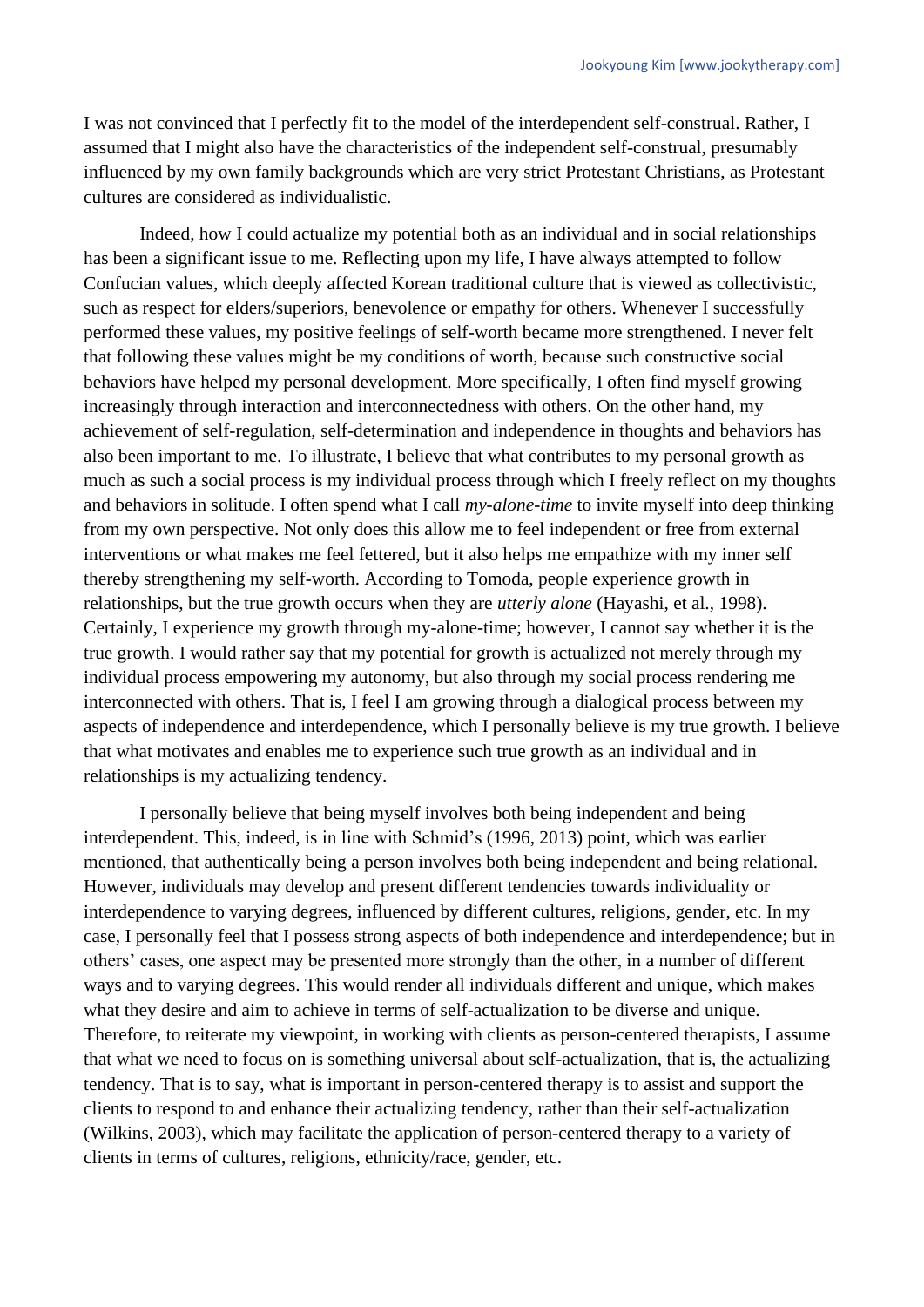## **Conclusion**

It appears that Rogers' concept of self-actualization highlighting personal autonomy and independence could hardly escape the criticism that it reflects individualistic cultural biases. It seems to disregard that there are certain people who view themselves as interdependent with others thereby conceptualizing self-actualization in the context of such interdependence or social embeddedness, which is observed not only in Eastern collectivistic cultures, but also within the context of Western cultures. This might render the applicability of the PCA limited, to the degree that Rogers' ideas of self-actualization could only apply to people holding the view of the independent self thereby conceptualizing self-actualization in the context of autonomy and independence.

However, Rogers basically conceptualizes that self-actualization is an expression of the individual's unique fulfilment of potentialities as the whole organism. Considering that authentically being a person entails both being independent and being relational, such organismic potentialities would include both the tendency towards individuality and independence, and the tendency towards interrelatedness and interdependence. These tendencies may be expressed in a number of different ways and to varying degrees, influenced by various cultures; accordingly, what individuals aim to achieve in terms of self-actualization would be diverse and unique. Therefore, what seems more important in therapy appears to trust and focus on the universal motivation for change and growth, that is, the actualizing tendency which is what drives and enables all individuals to develop their potentialities towards personal maturation and self-actualization. This, I personally believe, could render the PCA applicable to all client populations including culturally varying clients.

## *The author reports no conflicts of interest.*

# **Reference List**

Bellah, R. N., Madsen, R., Sullivan, W. M., Swidler, A. & Tipton, S. M. (1985). *Habits of the heart: Individualism and commitment in American life*. Berkeley, CA: University of California Press.

Bohart, A. (2013). The actualizing person. In: M. Cooper, M. O'Hara, P. Schmid & A. Bohart (Eds.), *The Handbook of Person-centered Psychotherapy & Counselling*, 2nd ed. (pp.84-101). London: PALGRAVE MACMILLAN.

Bond, M. H. & Cheung, T. (1983). College students' spontaneous self-concept: the effect of culture among respondents in Hong Kong, Japan and the United States. *Journal of Cross-cultural Psychology, 14,* 153-171.

Bozarth, J. & Brodley, B. T. (1991). Actualization: A Functional Concept in Client-Centered Therapy. *Journal of Social Behavior & Personality, 6(5),* 45-59.

Brewer, M. B. & Gardner, W. (1996). Who is the 'We'? Levels of collective identity and selfrepresentations. *Journal of Personality and Social Psychology, 71,* 83-93.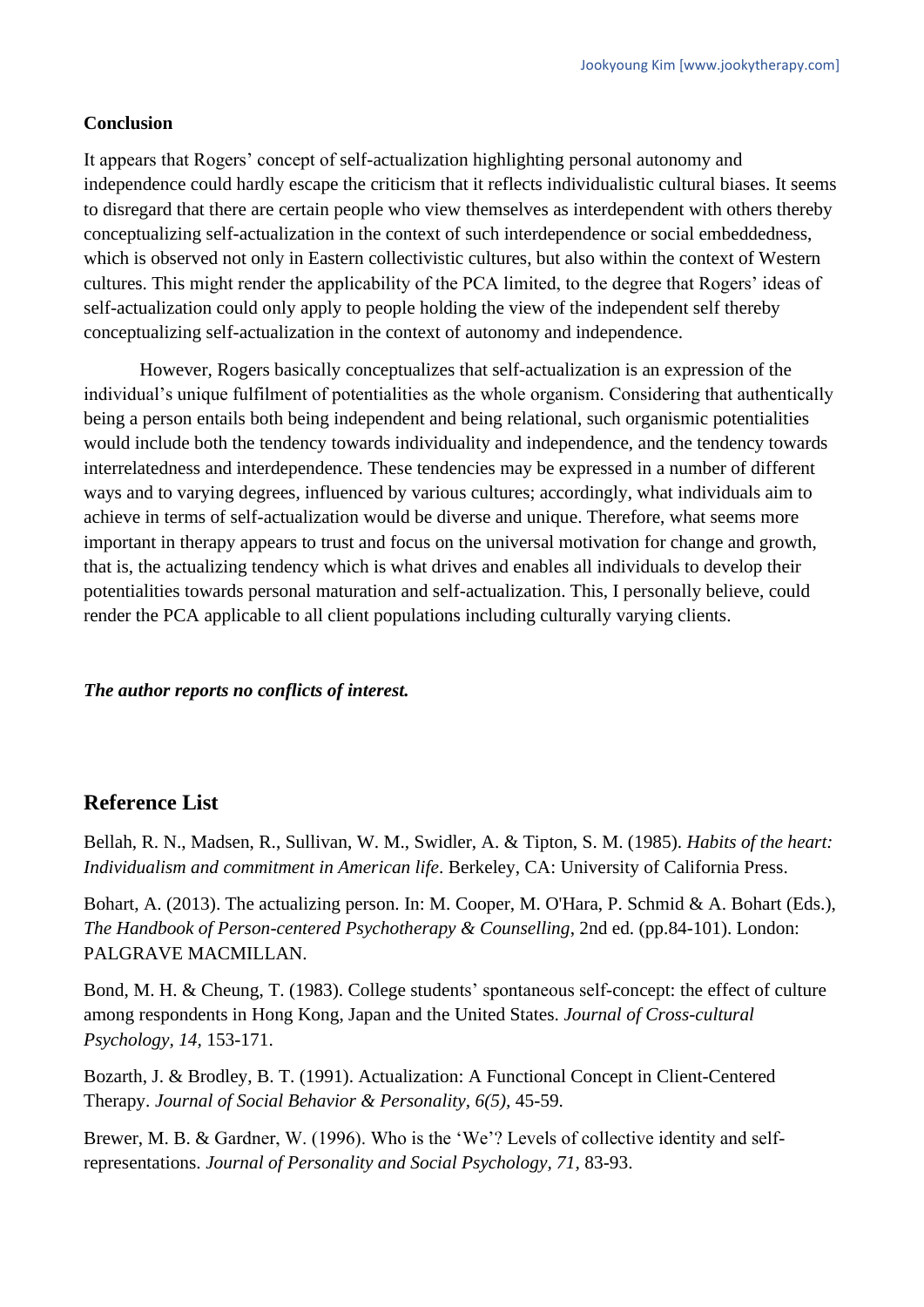Brodley, B. T. (1999). The actualizing tendency concept in client-centred theory. *The Personcentered Journal, 6(2),* 108-120.

Casemore, R. (2011). *Person-centered Counselling in a Nutshell*, 2nd ed. London: SAGE.

Chang, R. (1991). Characteristics of the self-actualized person: visions from the East and West. *Counselling & Values*, *36(1),* 2-10. Retrieved from: http://ccbs.ntu.edu.tw/FULLTEXT/JR-ADM/chang.htm

Cohen, A. B., Hall, D. E., Koenig, H. G. & Meador, K. (2005). Social versus individual motivation: Implications for normative definitions of religious orientation. *Personality & Social Psychology Review, 9,* 48-61.

Cohen, A. B. & Hill, P. C. (2007). Religion as culture: Religious individualism and collectivism among American Catholics, Jews and Protestants. *Journal of Personality, 75(4),* 709-742.

Cooper, M. (2013). Developmental and personality theory. In: M. Cooper, M. O'Hara, P. Schmid & A. Bohart (Eds.), *The Handbook of Person-centered Psychotherapy & Counselling*, 2nd ed. (pp.118- 135). London: PALGRAVE MACMILLAN.

Cornelius-White, J. (2013). Congruence. In: M. Cooper, M. O'Hara, P. Schmid & A. Bohart (Eds.), *The Handbook of Person-centered Psychotherapy & Counselling*, 2nd ed. (pp.193-208). London: PALGRAVE MACMILLAN.

Cornelius-White, J. & Kriz, J. (2008). The formative tendency: Person-centered systems theory, interdependence and human potential. In: B. E. Levitt (Ed.), *Reflections on human potential: bridging the person-centered approach and positive psychology* (pp.116-130). Ross-on-Wye: PCCS BOOKS.

D'Ardenne, P. & Mahtani, A. (1989). *Transcultural Counselling in Action*. London: SAGE.

De Tocqueville, A. (1969). *Democracy in America*. New York, NY: Doubleday.

Dhawan, N., Roseman, I. T., Naidu, R. K., Thapa, K. & Retteck, S. I. (1995). Self-concepts across two cultures. *Journal of Cross-cultural Psychology, 26,* 606-621.

Finke, J. (2002). Aspects of the actualizing tendency from a humanistic psychology perspective. *Person-centered & Experiential Psychotherapies, 1(1-2),* 28-40.

Fiske, A. P., Kitayama, S., Markus, H. R. & Nisbett, R. E. (1998). The cultural matrix of social psychology. In D. T. Gilbert, S. Fiske & G. Lindzey (Eds.), *Handbook of social psychology,* 4th ed. (Vol.2, pp.915-981). Boston, MA: McGraw-Hill.

Gaylin, N. L. (2001). *Family, self and psychotherapy: A person-centered perspective.* Ross-on-Wye: PCCS BOOKS.

Gillon, E. (2007). *Person-centered counselling psychology: An introduction.* London: SAGE.

Hayashi, S., Kuno, T., Morotomi, Y., Osawa, M., Shimizu, M. & Suetake, Y. (1998). Client-centred therapy in Japan: Fujio Tomoda and Taoism. *Journal of Humanistic Psychology, 38(2),* 103-124.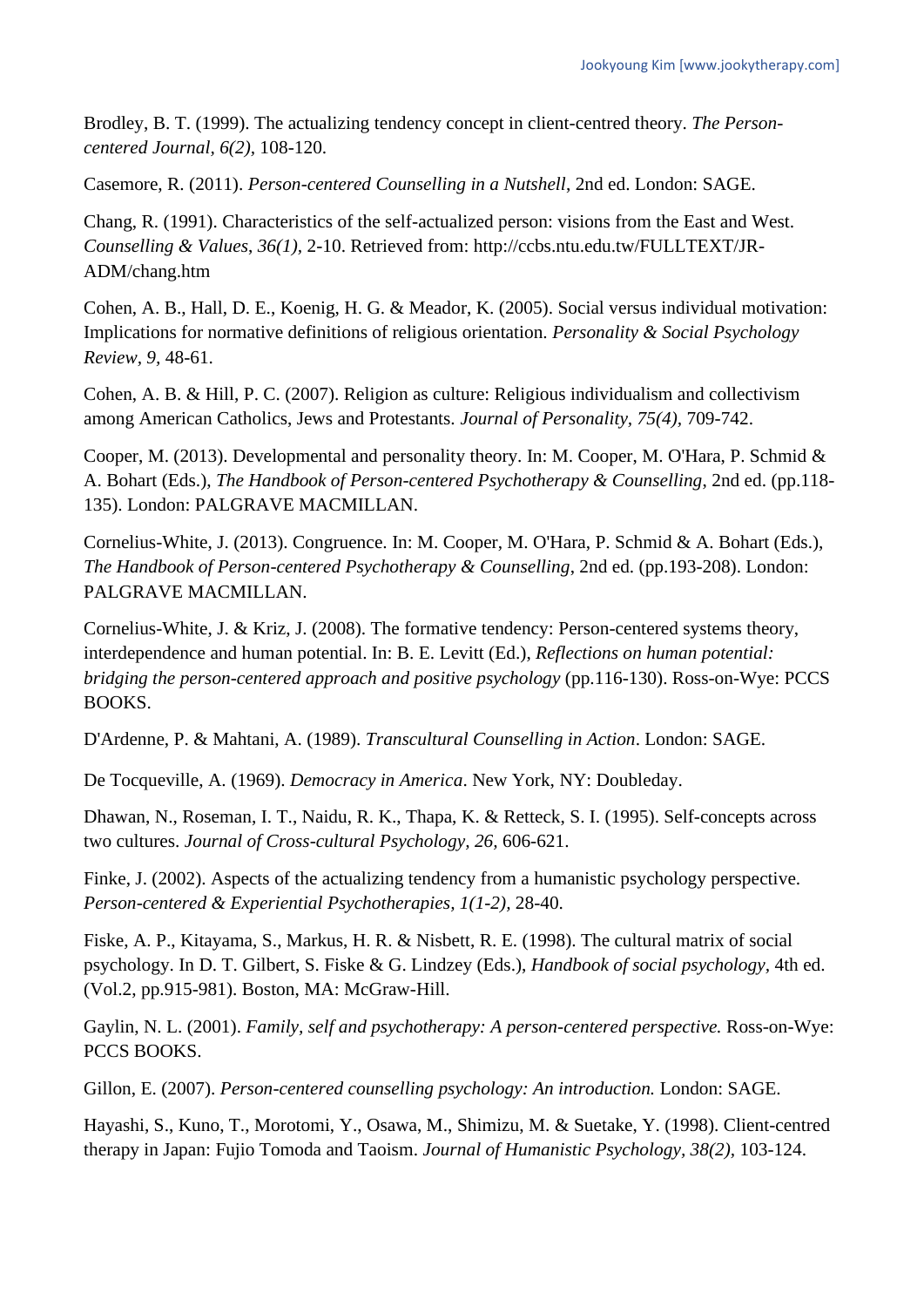Hofstede, G. (1980). *Culture's consequences: International differences in work-related values*. Beverly Hills, CA: SAGE.

Ip, G. W. M. & Bond, M. H. (1995). Culture, values and the spontaneous self-concept. *Asian Journal of Psychology, 1,* 30-36.

Joseph, S. (2001). *Psychopathology and Therapeutic Approaches*. New York, NY: PALGRAVE.

Kim, C. (1992). *The culture of Korean industry: An ethnography of Poongsan Corporation*. Tucson, AZ: University of Arizona Press.

Kim, U. (1997). Asian Collectivism: An Indigenous Perspective. In: H. S. R. Kao & D. Sinha (Eds.), *Asian perspectives on psychology* (pp.147-163). London: SAGE.

Kitayama, S. (1992). Some Thoughts on the Cognitive-Psychodynamic Self from a Cultural Perspective. *Psychological Inquiry, 3(1),* 41-44.

Kitayama, S., Karasawa, M., Curhan, K., Markus, H. R. & Ryff, C. D. (2010). Independence and interdependence predict health and wellbeing: Divergent patterns in the United States and Japan. *Frontiers in Cultural Psychology, 1,* 1-10.

Kitayama, S. & Park, J. (2013). Culture and the self: Implications for consumer behaviour. In: A. Ruvio & R. Belk (Eds.), *The Routledge Companion to Identity and Consumption* (pp.5-20). New York, NY: Routledge.

Lago, C. & Hirai, T. (2013). Counselling across difference and diversity. In: M. Cooper, M. O'Hara, P. Schmid & A. Bohart (Eds.), *The Handbook of Person-centered Psychotherapy & Counselling*, 2nd ed. (pp.436-452). London: PALGRAVE MACMILLAN.

Lago, C. & Thompson, J. (1996). *Race, Culture and Counselling*. Buckingham: Open University Press.

Lalljee, M. & Angelova, R. (1995). Person description in India, Britain and Bulgaria. *Journal of Cross-cultural Psychology, 26,* 645-657.

Laungani, P. (2004). *Asian Perspectives in Counselling and Psychotherapy*. Hove: Brunner-Routledge.

Lindholm, C. (1997). Does the Socio-centric Self Exist? Reflections on Markus and Kitayama's "Culture and the Self". *Journal of Anthropological Research, 53(4), University of New Mexico,* 405- 422.

Macfarlane, A. (1978). *The origins of English Individualism.* Oxford: Basil Blackwell.

Markus, H. & Kitayama, S. (1991). Culture and the self: Implications for cognition, emotion, and motivation. *Psychological Review*, *98(2),* 224-253.

Markus, H. & Kitayama, S. (1994). A collective fear of the collective: Implications for selves and theories of selves. *Personality and Social Psychology Bulletin, 20, 568-579.* 

Markus, H. & Kitayama, S. (2003). Culture, self and the reality of the social. *Psychological Inquiry, 14(3&4),* 277-283.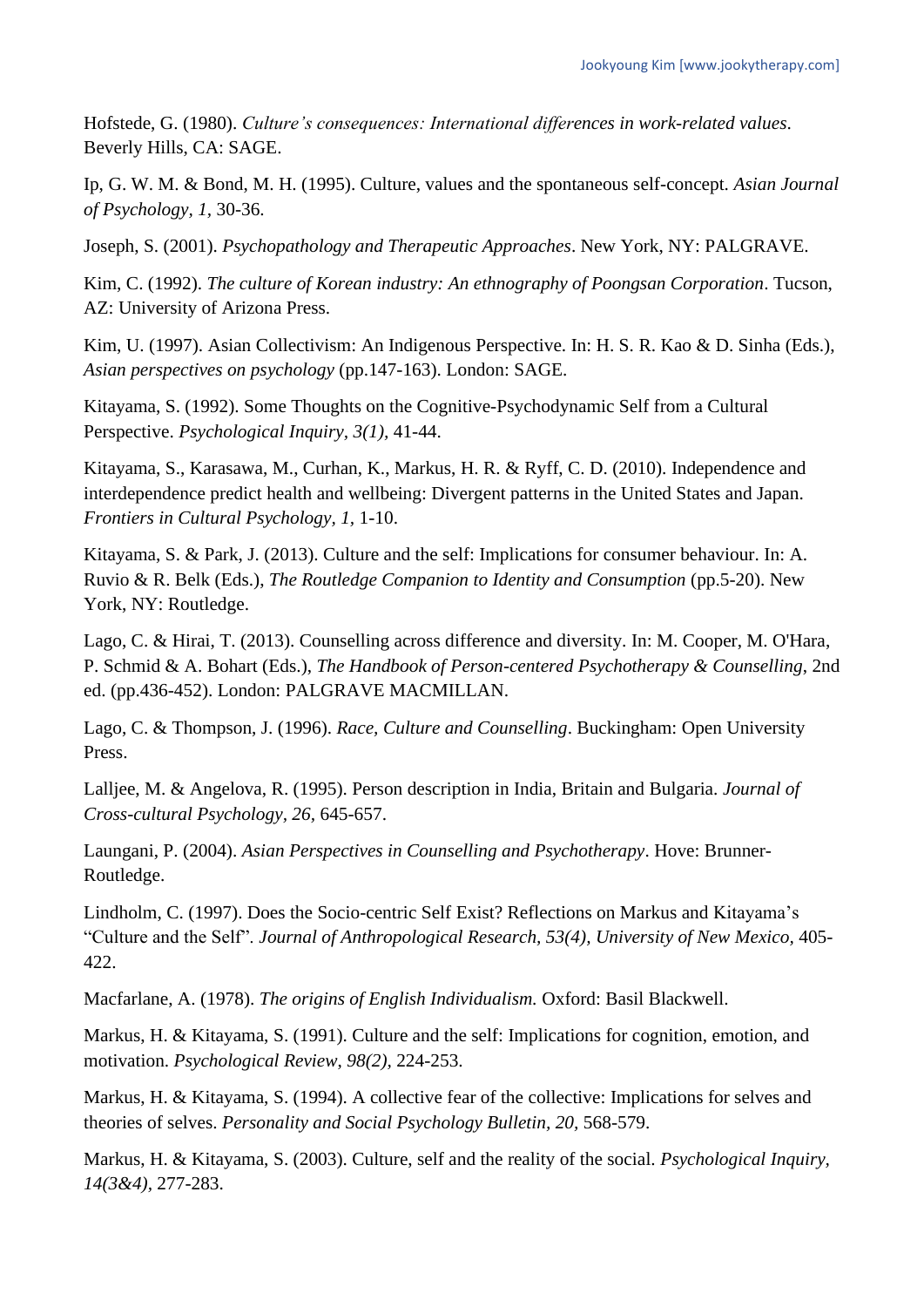Matsumoto, D. (1999). Culture and self: An empirical assessment of Markus and Kitayama's theory of independent and interdependent self-construals. *Asian Journal of Social Psychology, 2,* 289-310.

Mearns, D. & Thorne, B. (1988). *Person-centered Counselling in Action*. London: SAGE.

Mearns, D. & Thorne, B. (1999). *Person-centered Counselling in Action*, 2nd ed. London: SAGE.

Mearns, D. & Thorne, B. (2000). *Person-centered therapy today: New frontiers in theory and practice*. London: SAGE.

Mearns, D., Thorne, B. & McLeod, J. (2013). *Person-centered Counselling in Action*, 4th ed. London: SAGE.

Merry, T. (2002). *Learning and Being in Person-centered Counselling,* 2nd ed*.* Ross-on-Wye: PCCS BOOKS.

Mier, S. & Witty, M. (2004). Considerations of Race and Culture in the Practice of Non-Directive Client-Centered Therapy. In: R. Moodley, C. Lago & A. Talahite (Eds.), *Carl Rogers Counsels A Black Client* (pp. 85-104). Ross-on-Wye: PCCS BOOKS.

Miller, J. G. (1987). Cultural influences on the development of conceptual differentiation in person description. *British Journal of Developmental Psychology, 5,* 309-319.

Morris, M. H., Davis, D. L. & Allen, J. W. (1994). Fostering corporate entrepreneurship: Crosscultural comparisons of the importance of individualism versus collectivism. *Journal of International Business Studies, 25(1),* 65-89.

Oyserman, D. (1993). The lens of personhood: Viewing the self and others in a multicultural society. *Journal of Personality and Social Psychology, 65,* 993-1009.

Palais, J. B. (2002). Confucianism and Economic Development in South Korea. In: B. A. Elman, J. B. Duncan & H. Ooms (Eds.), *Rethinking Confucianism* (pp.489-517). Los Angeles, CA: Asia Institute.

Patterson, C. H. (1996). Multicultural Counselling: From Diversity to Universality. *Journal of Counseling and Development, 74*, 227-231.

Rhee, E., Uleman, J. S., Lee, H. K. & Roman, R. J. (1995). Spontaneous self-descriptions and ethnic identities in individualistic and collectivistic cultures. *Journal of Personality and Social Psychology, 69,* 142-152.

Rogers, C. R. (1942). *Counselling and Psychotherapy: Newer Concepts in Practice.* New York, NY: Houghton Mifflin.

Rogers, C. R. (1951). *Client-centred therapy: Its current practice, implications and theory.* London: Constable.

Rogers, C. R. (1957). The necessary and sufficient conditions of therapeutic personality change. *Journal of Consulting Psychology, 21(2),* 95-103.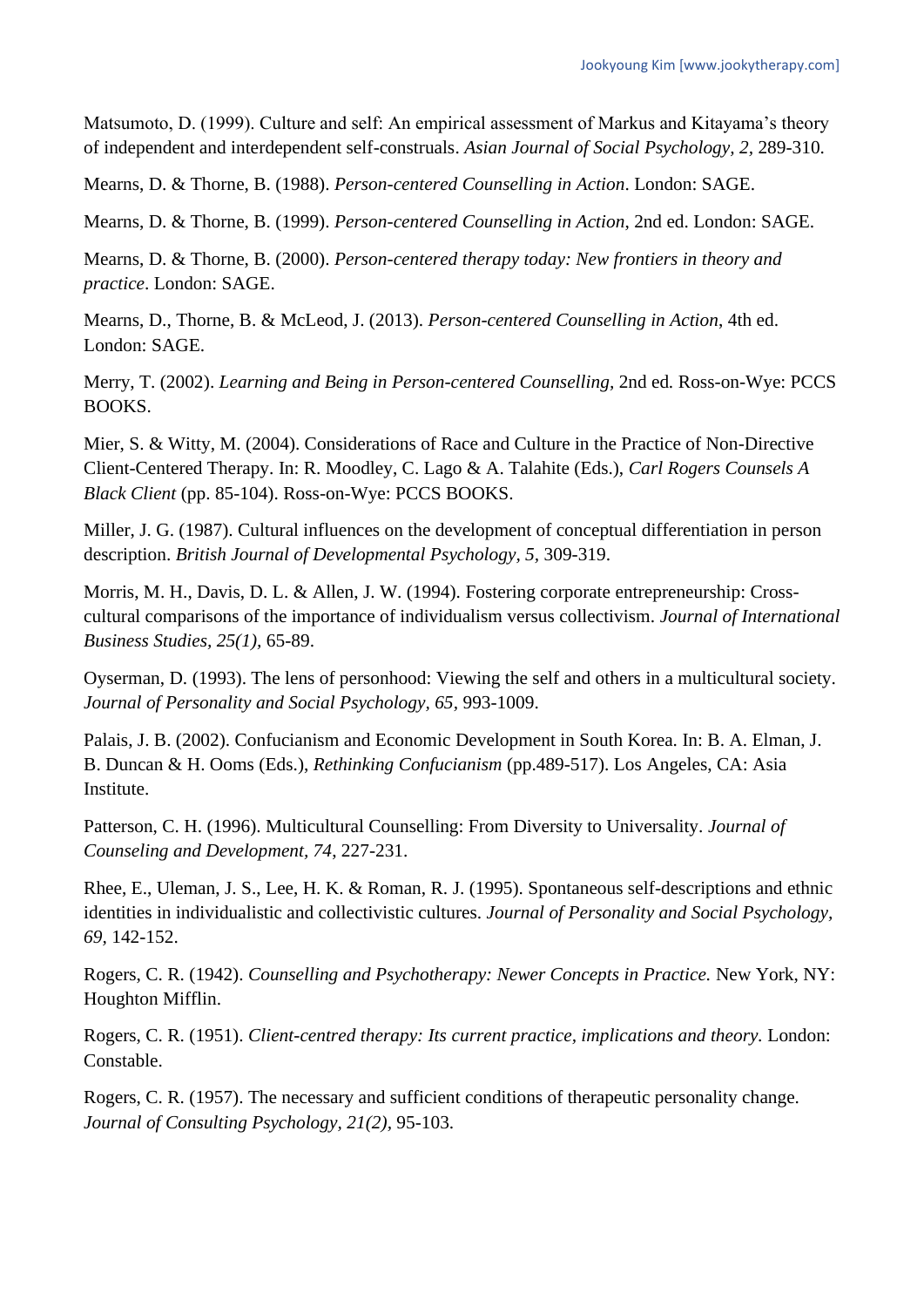Rogers, C. R. (1959). A theory of therapy, personality and interpersonal relationships, as developed in the client-centred framework. In: S. Koch (Ed.), *Psychology: A study of a science, Vol. 3: Formulations of the person and the social context* (pp.184-256). New York, NY: McGraw-Hill.

Rogers, C. R. (1961). *On becoming a person*. Boston, MA: Houghton Mifflin.

Rogers, C. R. (1980). *A way of being.* Boston, MA: Houghton Mifflin.

Rogers, C. R. (1982). Reply to Rollo May's letter. *Journal of Humanistic Psychology, 22,* 85-89.

Rogers, C. R. (1986). Reflection of feelings. *Person-centered Review, 1,* 375-377.

Rogers, C. R. (2013). The basic conditions of the facilitative therapeutic relationship. (Condensed version of a talk, based on Rogers, 1980). In: M. Cooper, M. O'Hara, P. Schmid & A. Bohart (Eds.), *The Handbook of Person-centered Psychotherapy & Counselling*, 2nd ed. (pp.24-28). London: PALGRAVE MACMILLAN.

Sanchez-Burks, J. (2005). Protestant Relational Ideology: The cognitive underpinning and organizational implications of an American Anomaly. In: B. Staw & R. Kramer (Eds.), *Research in Organizational Behavior* (Vol. 26, pp.267-308). New York, NY: Elsevier.

Schmid, P. F. (1996). Probably the most potent social intervention of the century: person-centered therapy is fundamentally group therapy. In: R. Hutterer, G. Pawlowsky, P. Schmid & R. Stipsits (Eds.), *Client-Centered and Experiential Psychotherapy: a Paradigm in Motion* (pp.611-625). Frankfurt and Main: Peter Lang.

Schmid, P. F. (2013). The anthropological, relational and ethical foundations of person-centered therapy. In: M. Cooper, M. O'Hara, P. Schmid & A. Bohart (Eds.), *The Handbook of Personcentered Psychotherapy & Counselling*, 2nd ed. (pp.66-83). London: PALGRAVE MACMILLAN.

Singelis, T. M. (1994). The measurement of independent and interdependent self-construals. *Personality and Social Psychology Bulletin, 20, 580-591.* 

Snibbe, A. C. & Markus, H. R. (2005). You can't always get what you want: Educational attainment, agency, and choice. *Journal of Personality and Social Psychology, 88,* 703-720.

Spielhofer, H. (2003). Organism and subjectivity-1: The concept of 'organism' and 'actualizing tendency'. *Person-centered & Experiential Psychotherapies, 2(2),* 75-88.

Sue, D. W. (2001). Multidimensional Facets of Cultural Competence. *The Counselling Psychologist, 29(6),* 790-821.

Sue, D. W. & Sue, D. (2008). *Counselling the Culturally Diverse: Theory and Practice*, 5th ed. New Jersey: Wiley & Sons.

Van Belle, H. A. (1990). Rogers' later move toward mysticism: Implications for client-centred therapy. In: G. Lietaer, J. Rombauts & R. Van Balen (Eds.), *Client-centred and Experiential Psychotherapy in the Nineties* (pp.47-57). Leuven: Leuven University Press.

Westen, D. (1992a). Target Article: The Cognitive Self and the Psychoanalytic Self: Can We Put Our Selves Together?. *Psychological Inquiry*, *3(1), Lawrence Erlbaum Associates,* 1-13.